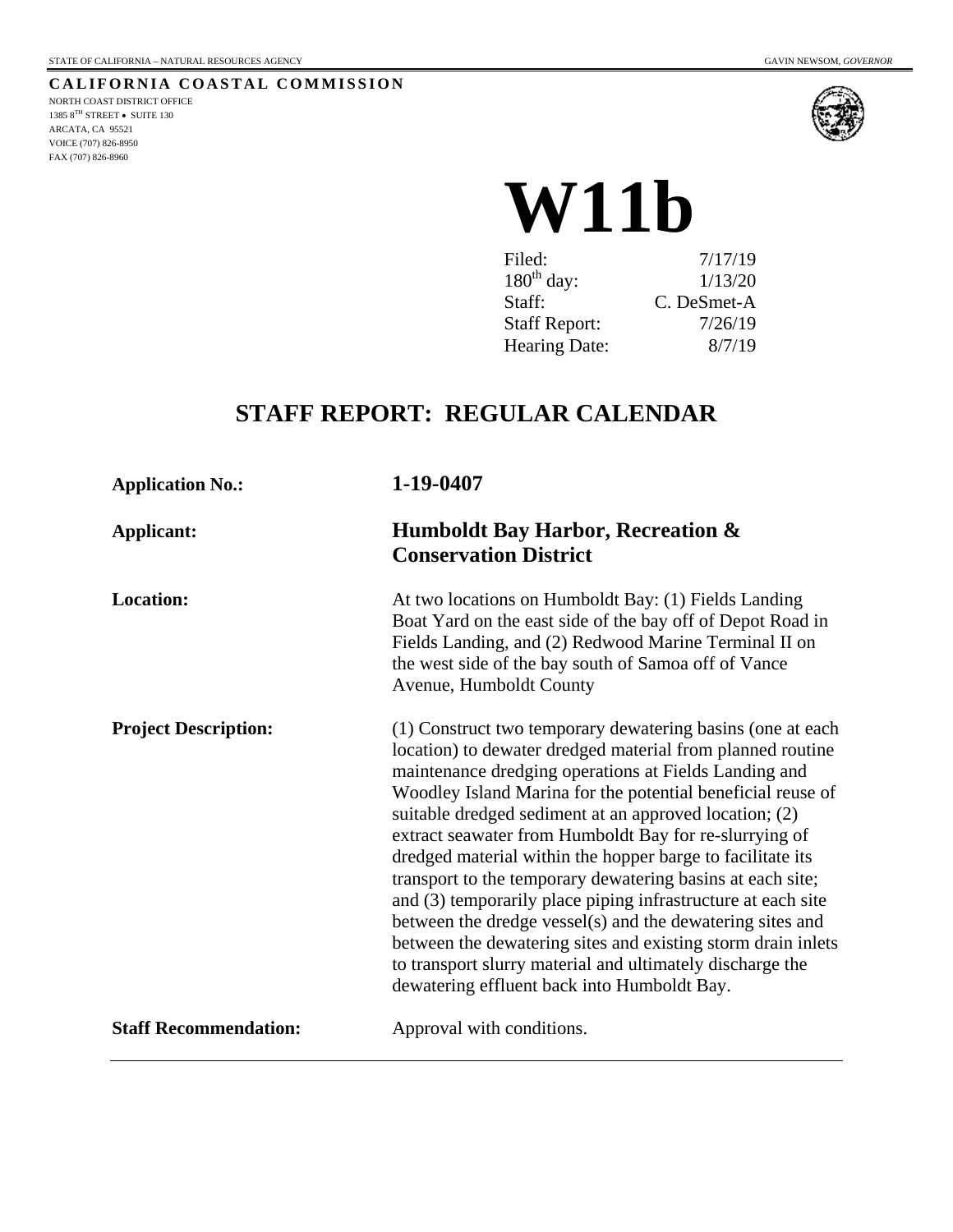## **SUMMARY OF STAFF RECOMMENDATION**

The scope of this CDP application concerns activities related to the reuse of dredged material from planned routine maintenance dredging activities that are exempt from the need for CDP authorization pursuant to Coastal Act section 30610(d) and the Commission's regulations (Title 14 CCR § 13252). The Humboldt Bay Harbor, Recreation & Conservation District (Harbor District) plans to dredge Woodley Island Marina and the Fields Landing Boat Yard Travel Lift (haul out ramp) on Humboldt Bay. Rather than dispose of the dredged material (which is not suitable for beach nourishment due to its fine grain size and texture) at the approved ocean disposal site located three miles offshore from Humboldt Bay, the Harbor District proposes to dewater the materials at two paved upland sites on the bay for the potential beneficial reuse of the dewatered sediments in an approved restoration project area in Humboldt Bay called White Slough Tidal Marsh Restoration. The Commission's federal consistency unit reviewed and approved the White Slough project in 2015, including the placement of dredged materials and other sediments at the restoration site.

To facilitate the beneficial reuse of dredged material, after dredging, when the material is in the hopper barge, it must be reslurried before it can be transported to upland sites adjacent to the bay for dewatering. Therefore, this CDP application considers the Harbor District's proposed extraction of seawater from the bay for the reslurrying process, the transport of slurry material through temporary pipelines to two dewatering sites on the bay, and the proposed dewatering and discharge activities. Temporary dewatering basins would be constructed using k-rails or similar structures supporting an impermeable liner. The edges of the liner would be held in place with soft weights such as sandbags. A controllable opening or weir would be constructed on one side of the basin. A temporary piping system would be installed extending from dewatering basins to existing storm drains that drain to Humboldt Bay. The maximum area of the temporary dewatering basins would be approximately 60,000 square feet at Redwood Marine Terminal II and 40,000 square feet at the Fields Landing Boat Yard.

The primary issues raised by this application include the project's consistency with the Coastal Act's policies requiring protection of coastal waters and marine resources and the priority of coastal-dependent development. The Harbor District has proposed various measures to minimize the potential for fish impingement and entrainment impacts related to proposed reslurrying activities. These include (1) restricting the work window to the period of July 1 to October 15 to minimize effects to listed species; (2) designing the intake device to meet certain flow rate and screening standards for fish protection, and (3) implementing various operational best management practices (BMPs) that will further protect listed fish species and water quality. Staff recommends Special Conditions 2 and 3 to require that the Harbor District undertake the project in accordance with all proposed protective measures and BMPs described in the project description to protect marine resources, biological productivity, and the quality of coastal waters consistent with Coastal Act sections 30230 and 30231. In addition, staff recommends Special Condition 4 to require the applicant to submit a dredged material disposal plan for the Executive Director's review and approval. This condition will ensure that the handling and disposal of dredged material is carried out in a manner that will avoid significant disruption to marine habitats, consistent with Section 30233(b) of the Coastal Act.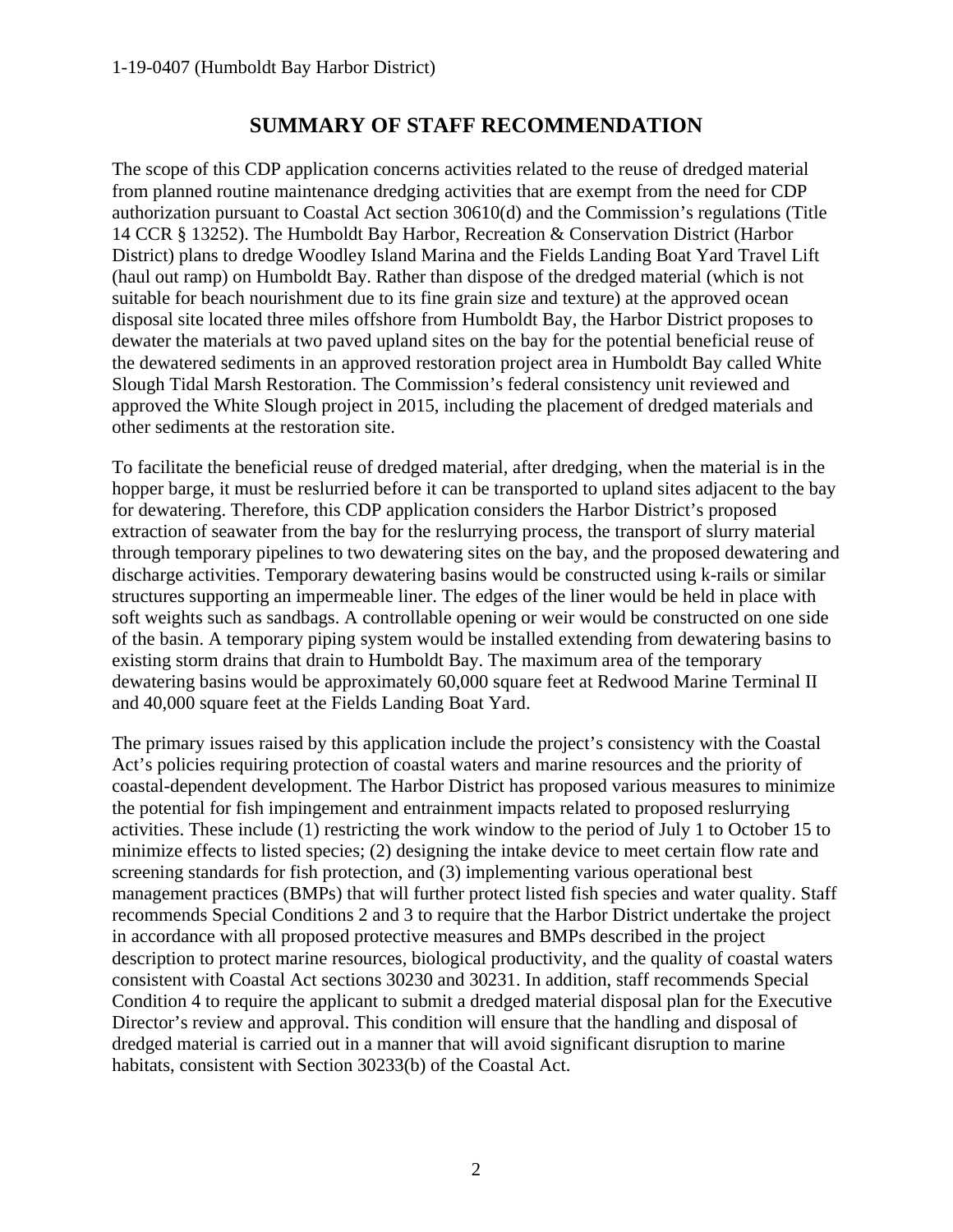Staff believes that with the recommended conditions, the proposed dewatering of dredged material project is consistent with all applicable Chapter 3 policies of the Coastal Act.

The motion to adopt the staff recommendation of approval with special conditions is found on [Page 5.](#page-4-0)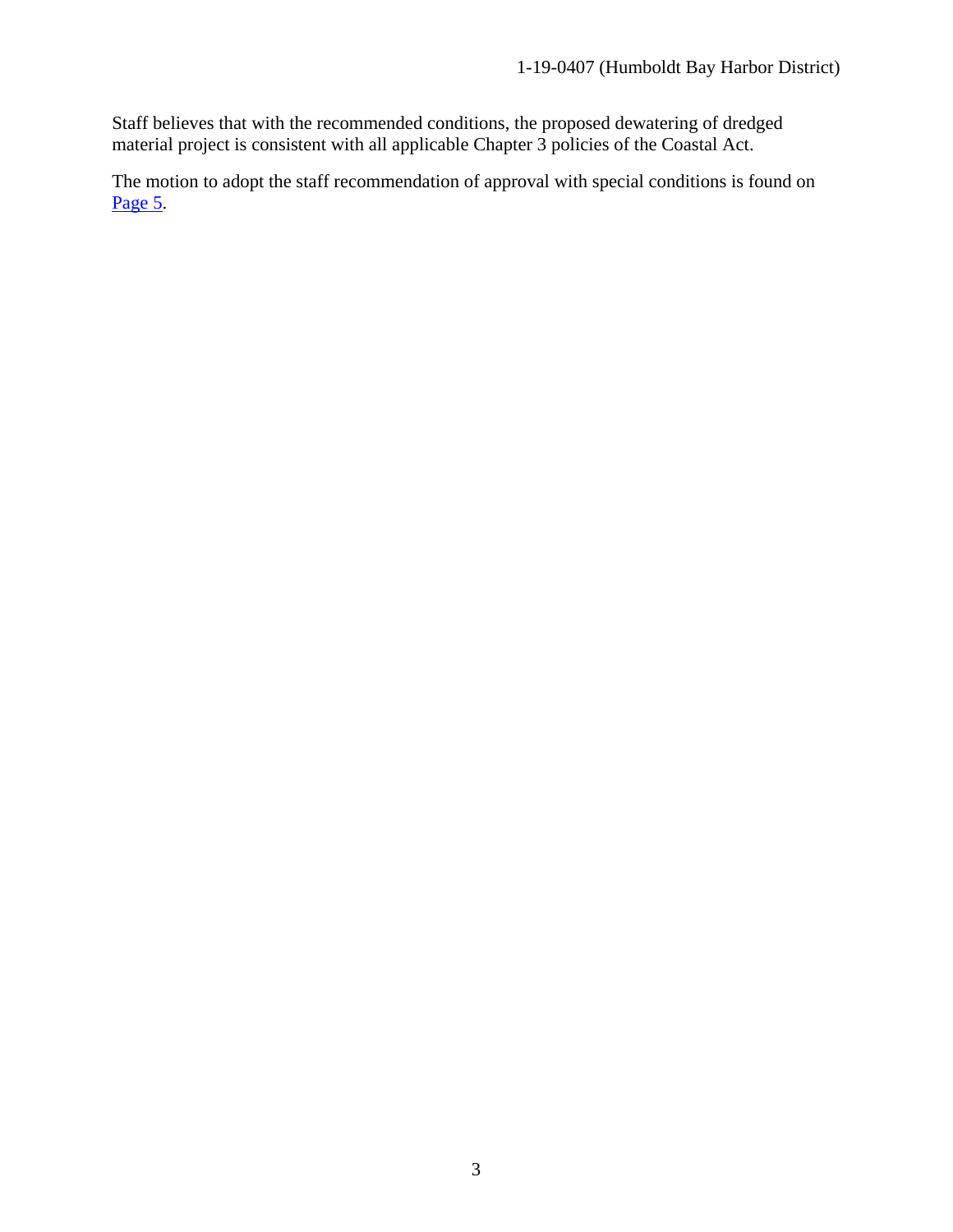# **TABLE OF CONTENTS**

| I.  |                                                   |
|-----|---------------------------------------------------|
| П.  |                                                   |
| Ш.  |                                                   |
| IV. |                                                   |
|     |                                                   |
|     |                                                   |
|     |                                                   |
|     |                                                   |
|     |                                                   |
|     | F. PRIORITY OF COMMERCIAL FISHING AND CDI USES 19 |
|     |                                                   |
|     |                                                   |

# **APPENDIX**

[Appendix A – Substantive File Documents](https://documents.coastal.ca.gov/reports/2019/8/w11b/w11b-8-2019-appendix.pdf)

# **EXHIBITS**

[Exhibit 1 – Regional Location Map](https://documents.coastal.ca.gov/reports/2019/8/w11b/w11b-8-2019-exhibits.pdf) [Exhibit 2 – Vicinity Map](https://documents.coastal.ca.gov/reports/2019/8/w11b/w11b-8-2019-exhibits.pdf) Exhibit 3 – Figures and Plans [Exhibit 4 – Water Intake Design and Details](https://documents.coastal.ca.gov/reports/2019/8/w11b/w11b-8-2019-exhibits.pdf)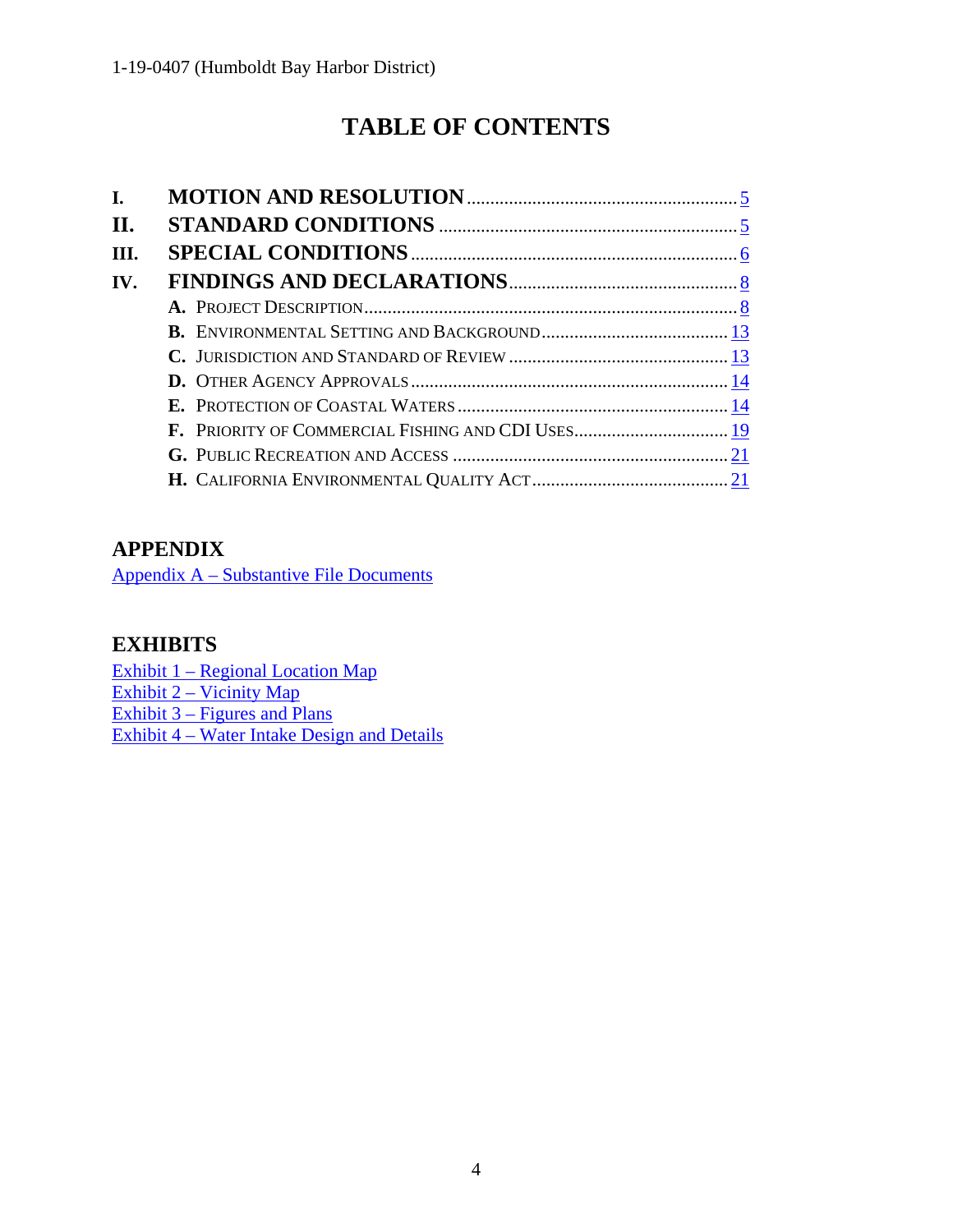# <span id="page-4-0"></span>**I. MOTION AND RESOLUTION**

The staff recommends that the Commission adopt the following resolution:

#### **Motion:**

*I move that the Commission approve coastal development permit 1-19-0407 pursuant to the staff recommendation.* 

Staff recommends a **YES** vote on the foregoing motion. Passage of this motion will result in approval of the permit as conditioned and adoption of the following resolution and findings. The motion passes only by affirmative vote of a majority of the Commissioners present.

#### **Resolution:**

*The Commission hereby approves a coastal development permit for the proposed development and adopts the findings set forth below on grounds that the development as conditioned will be in conformity with the policies of Chapter 3 of the Coastal Ac. Approval of the permit complies with the California Environmental Quality Act because either 1) feasible mitigation measures and/or alternatives have been incorporated to substantially lessen any significant adverse effects of the development on the environment, or 2) there are no further feasible mitigation measures or alternatives that would substantially lessen any significant adverse impacts of the development on the environment.*

# <span id="page-4-1"></span>**II. STANDARD CONDITIONS**

This permit is granted subject to the following standard conditions:

- 1. **Notice of Receipt and Acknowledgment**: The permit is not valid and development shall not commence until a copy of the permit, signed by the permittee or authorized agent, acknowledging receipt of the permit and acceptance of the terms and conditions, is returned to the Commission office.
- 2. **Expiration**: If development has not commenced, the permit will expire two years from the date on which the Commission voted on the application. Development shall be pursued in a diligent manner and completed in a reasonable amount of time. Application for extension of the permit must be made prior to the expiration date.
- 3. **Interpretation**: Any questions of intent of interpretation of any condition will be resolved by the Executive Director or the Commission.
- 4. **Assignment**: The permit may be assigned to any qualified person, provided assignee files with the Commission an affidavit accepting all terms and conditions of the permit.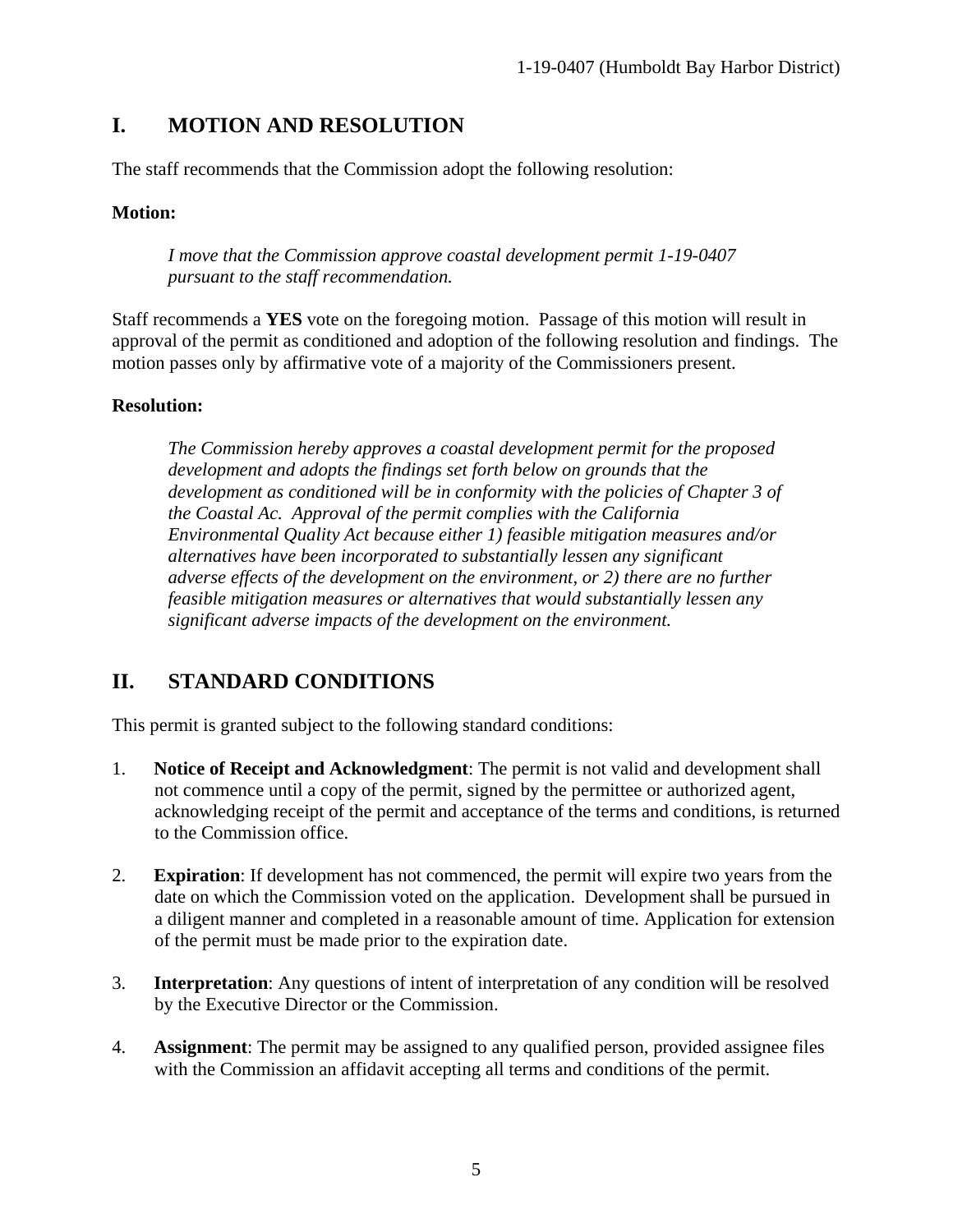5. **Terms and Conditions Run with the Land**: These terms and conditions shall be perpetual, and it is the intention of the Commission and the permittee to bind all future owners and possessors of the subject property to the terms and conditions.

# <span id="page-5-0"></span>**III. SPECIAL CONDITIONS**

This permit is granted subject to the following special conditions:

- **1. Corps of Engineers Approval.** PRIOR TO COMMENCEMENT OF DEVELOPMENT AUTHORIZED UNDER CDP No. 1-19-0407, the Permittee shall provide to the Executive Director a copy of a permit issued by U.S. Army Corps of Engineers for the intake and discharge facilities, or evidence that no permit is required. The Permittee shall inform the Executive Director of any changes to the project required by the Corps. Such changes shall not be incorporated into the project until the Permittee obtains a Commission amendment to this coastal development permit, unless the Executive Director determines that no amendment is legally required.
- **2. Operational Best Management Practices**. The Harbor District shall implement the following proposed protection measures and operational BMPs to protect the water quality and aquatic habitat of Humboldt Bay:
	- (i) Reslurrying, dewatering, and associated decant discharge activities shall only be performed between July 1 and October 15 unless the Executive Director approves minor extensions to the work window for good cause;
	- (ii) Vegetable-based or biodegradable hydraulic fluids shall be used, if possible, in equipment operating over water or without secondary containment;
	- (iii) Equipment shall be inspected and serviced prior to mobilization. Routine inspections shall occur throughout the project and leaks shall be repaired immediately when discovered;
	- (iv) Spill kits equipped with enough material to provide preliminary containment for a volume of material that can reasonably be expected to spill shall be maintained on the barge and the dock. Spill containment trays shall be placed around all equipment on the barge deck;
	- (v) Temporary dewatering basins shall be constructed with an impermeable liner, and the perimeter of the liner shall be secured to minimize the potential for uncontrolled discharge of polluted dredge slurry;
	- (vi) Trash racks shall be placed at the outlet of pipes delivering dredge slurry from the hopper to dewatering basins to be captured, removed, and disposed of at an appropriate facility based on the type of recovered debris;
	- (vii) All temporary pipes used to transport dredge slurry material between the hopper barge and dewatering basins and between basins and discharge points for decant effluent shall be welded together to avoid any risk of leaks;
	- (viii) At the discharge sites, a liner and sandbags shall be used to direct flow to the bay and waddles shall be used for filtering out sediments;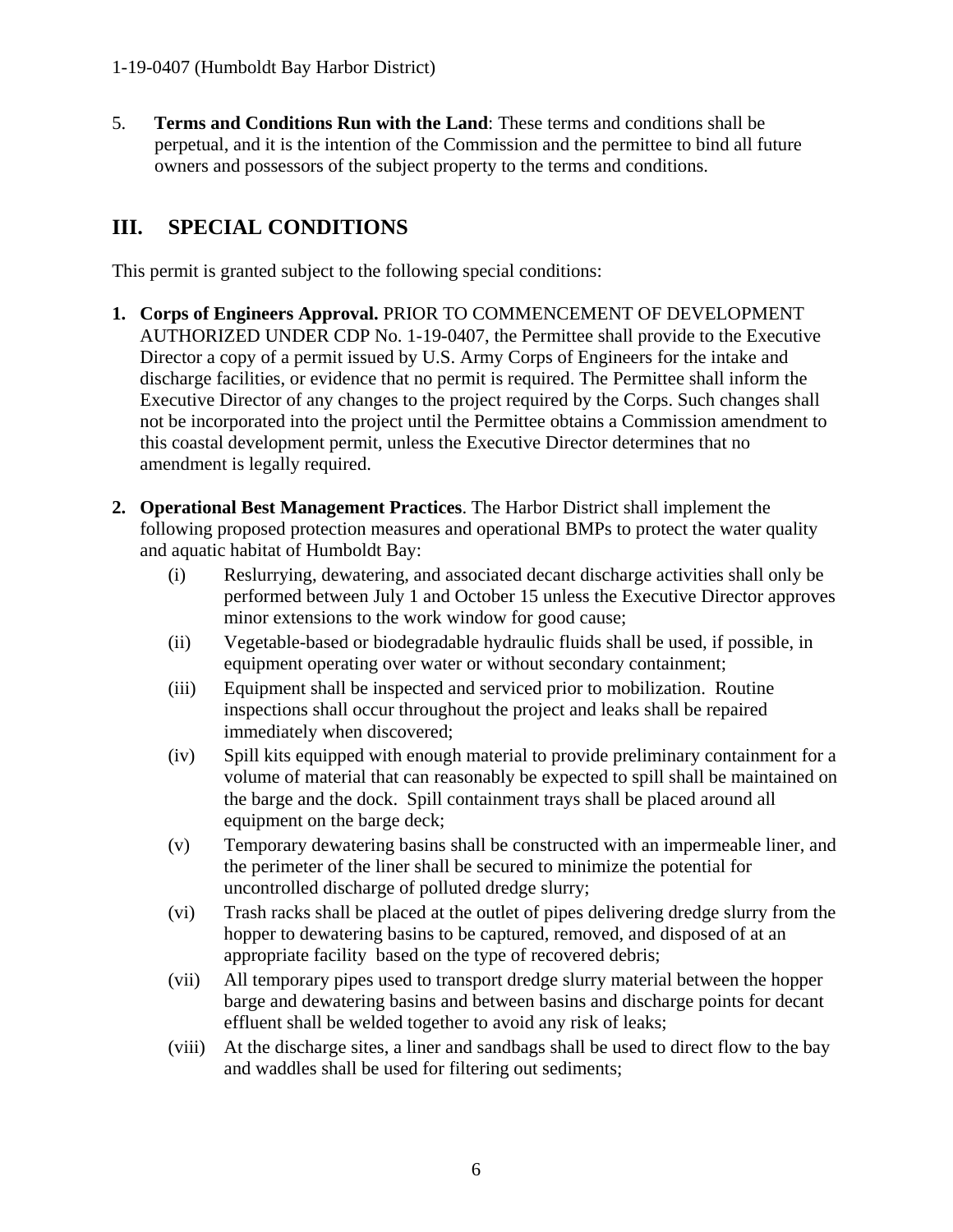- (ix) Turbidity shall be monitored as proposed within 500 feet of discharge points to ensure that discharge water turbidity does not exceed bay water turbidity by more than 20%. Operations shall be adjusted as necessary to ensure allowed turbidity levels are maintained. At a minimum, turbidity shall be monitored (a) immediately before discharge begins; (b) every two hours during discharge; and (c) after any potential change to the discharge (e.g., addition of new dredged material to a dewatering unit or changed configuration of baffling); and
- (x) If the dredged material is determined from test results to be incompatible with placement at White Slough as determined by the Regional Water Board, the material shall be disposed of at an approved location outside of the coastal zone or at a permitted site within the coastal zone authorized to receive the material.
- **3. Screened Intake System Design Standards and Procedures**. The authorized seawater intake system shall be used in accordance with the design and specifications proposed under CDP Application No. 1-19-0407,which have been reviewed and approved by both the National Marine Fisheries Service (NMFS) and California Department of Fish and Wildlife (CDFW), including use of the following proposed standards and procedures to ensure the device is adequately designed for the protection of listed fish species in Humboldt Bay:
	- (i) Prior to use of the new screened intake device for pumping dredged material, the Harbor District shall conduct a water approach velocity test to confirm the calculated values are met. The test shall be conducted during work windows required by Special Condition 2 and will be conducted by taking water velocity measurements at multiple points on each side of the screen using a handheld water flow meter. Test results shall be submitted to the Executive Director for review and approval;
	- (ii) Round or square (measured diagonally) openings in intake screens shall not exceed 2.38 millimeters (mm) (3/32");
	- (iii) Slotted openings in the screen shall not exceed 1.75mm (0.0689");
	- (iv) Approach velocity shall not exceed 0.2 feet per second (fps) for self-cleaning screens or 0.05 fps for non-self-cleaning screens;
	- (v) Overall screen porosity shall be a minimum of 27%;
	- (vi) The pump that would be used would draw a maximum of 1,500 gallons per minute (gpm).
	- (vii) For a non-self-cleaning screen, the screened intake device shall be removed from the bay water and manually cleaned with brushes and/or water after every time that water is pumped to the hopper to ensure that the screen is operating as designed; and
	- (viii) The Harbor District shall provide monthly monitoring reports to the Executive Director that will include photos of the screen before and after cleaning and a description of any material on the screen after use. This information will confirm the screen is being cleaned and maintained as required to meet the required and verified approach velocities.

The Permittee shall maintain the required screen in operable condition throughout the life of the project.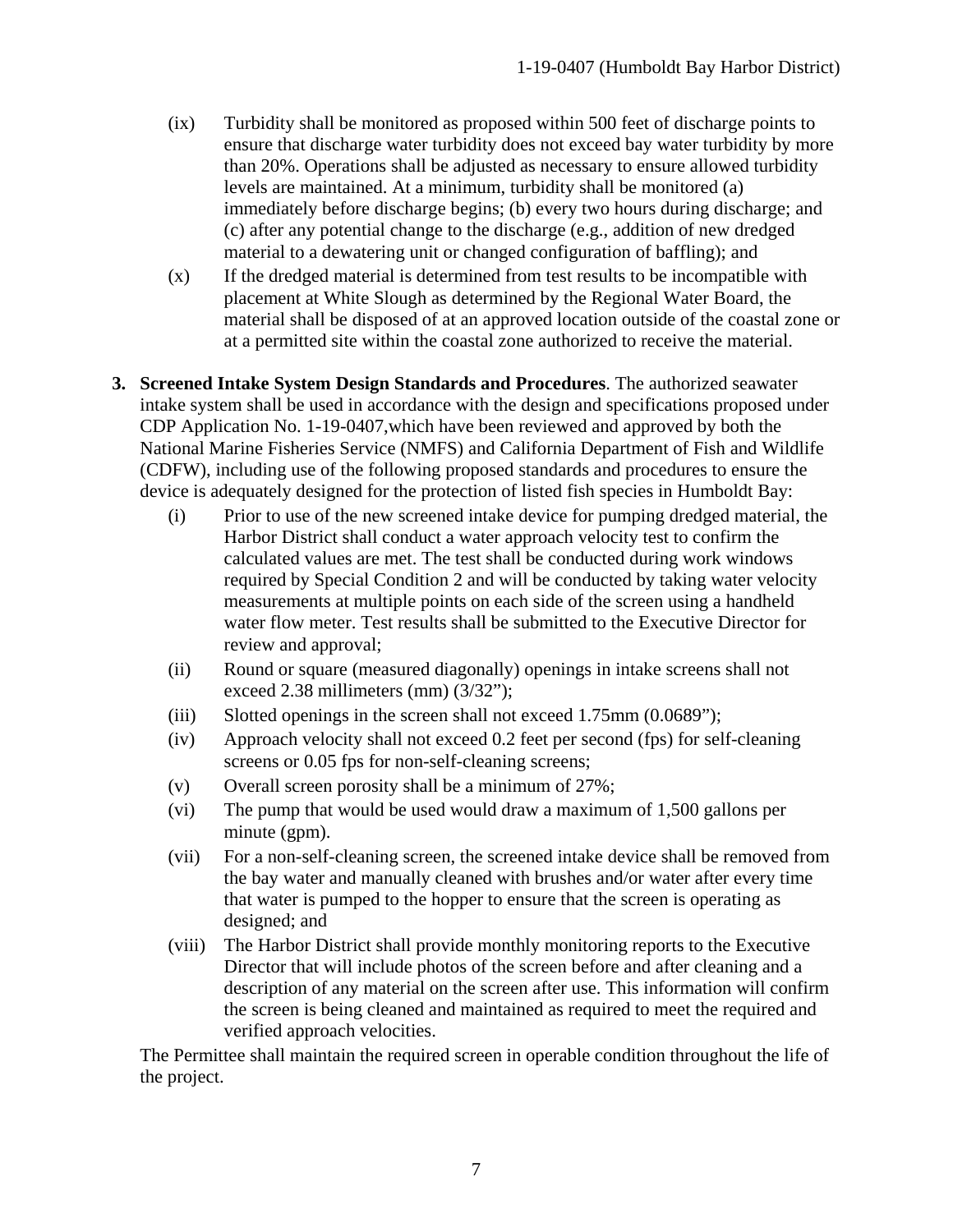#### **4. Dredge Material Disposal Plan**

- (i) PRIOR TO COMMENCEMENT OF DEVELOPMENT AUTHORIZED BY COASTAL DEVELOPMENT PERMIT NO. 1-19-0407, the Permittee shall submit, for the review and written approval of the Executive Director, a plan for the disposal of dredge material in the event that said material will not be disposed of for beneficial reuse in an approved restoration project restoration area in Humboldt Bay called "White Slough Tidal Marsh Restoration." The plan shall identify a disposal site that is in an upland area where dredge materials may be lawfully disposed and describe the manner by which the material will be removed from the construction site.
- (ii) The Permittee shall undertake development in accordance with the approved final Debris Removal Plan. Any proposed changes to the approved final plan shall be reported to the Executive Director. No changes to the approved final plan shall occur without a Commission amendment to this coastal development permit unless the Executive Director determines that no amendment is legally required.
- **5. Future Uses and Improvements.** This approval is limited to the uses and development specifically permitted by Coastal Development Permit 1-19-0407. All development must occur in strict compliance with the proposal as set forth in the application, subject to any special conditions. Any deviation from the approved plans must be submitted for review by the Executive Director to determine whether an amendment to this coastal development permit is required. Any additional development, including, but not limited to maintaining temporary dewatering basins on site for longer than proposed under this application, additional episodes of reslurrying and dewatering operations beyond the initial pilot study authorized by this CDP, or repair or replacement of seawater intake and discharge facilities, will require an amendment to the permit or a new coastal development permit unless the Executive Director determines that no amendment or new coastal development permit is legally required.

# <span id="page-7-0"></span>**IV. FINDINGS AND DECLARATIONS**

The Commission hereby finds and declares as follows:

# <span id="page-7-1"></span>**A. PROJECT DESCRIPTION**

The Humboldt Bay Harbor, Recreation & Conservation District (Harbor District) requests authorization to: (1) construct two temporary dewatering basins, one at Fields Landing Boat Yard and one at Redwood Marine Terminal II (RMT II), to dewater dredged material from planned maintenance dredging operations at Fields Landing and the Woodley Island Marina for the potential beneficial reuse of suitable dredged sediment at an approved location; (2) extract seawater from Humboldt Bay for re-slurrying of dredged material within the hopper barge to facilitate its transport to the temporary dewatering basins at each site; and (3) temporarily place piping infrastructure at each site between the dredge vessel(s) and the dewatering sites and between the dewatering sites and existing storm drain inlets to transport slurry material and ultimately discharge the dewatering effluent back into Humboldt Bay.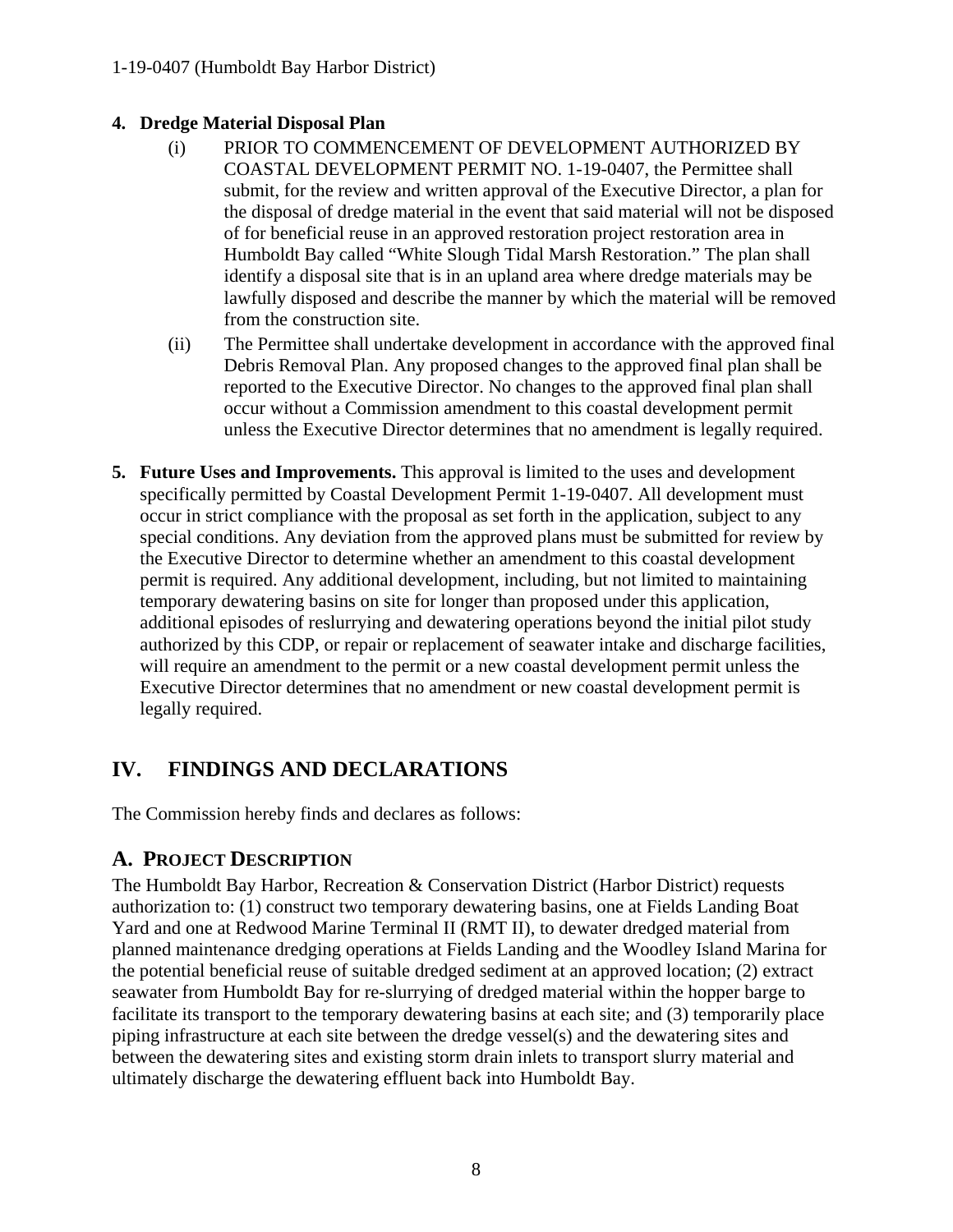#### **Purpose and Need/Background**

In 2018, the Executive Director determined the routine maintenance dredging activities at Woodley Island Marina and the Fields Landing Boat Yard Travel Lift (haul out ramp) to be exempt from CDP requirements pursuant to Coastal Act section 30610(d) and the Commission's regulations (Title 14 CCR  $\S$  13252).<sup>1</sup> The exempt activities involve routine maintenance dredging of less than 100,000 cubic yards of material using an excavator and/or crane with a closed clamshell bucket. The disposal of dredged material in federal waters, which is not suitable for beach nourishment due to its grain size and texture (mostly fine sediment), at the federally designated Humboldt Open Ocean Disposal Site (HOODS) was reviewed by the Commission's federal consistency division, which determined that the proposed disposal at HOODS would not affect coastal resources.<sup>2</sup> The exempt maintenance activities are planned to be undertaken between mid-August and mid-October of this year. Therefore, the exempt routine maintenance dredging activities are not under review within the scope of this CDP application. However, rather than dispose of the dredged material at HOODS, the Harbor District now proposes to dewater the materials for potential beneficial reuse in an approved restoration project area in Humboldt Bay called White Slough Tidal Marsh Restoration.<sup>3</sup> The dewatering and discharge activities associated with the exempt maintenance dredging operations are described below.

#### **Reslurrying of Dredged Material and Dewatering Activities**

Dredging and dewatering is anticipated to take approximately a month to complete and the same equipment and vessels will be used for dredging operations at both locations (Woodley Island Marina and Fields Landing). Upon dredging the material at each site, material would be deposited into the hopper on a barge. Once full, the barge and hopper would be towed to and moored adjacent to the RMT II and/or Fields Landing dewatering sites. Dewatering may occur at only one or the other of the sites, but temporary dewatering basins (described below), up to 60,000 square feet in size (volume capacity up to 129,600 cubic feet), are proposed at each site to provide flexibility for the dredging contractor.

Once the barge is moored, the dredged material would be reslurried and pumped to the temporary dewatering basin. Pumps would be used to draw-in bay water to a submerged screened intake structure (described further below) and pump it directly into the hopper to reslurry the dredged material. The barge hopper would be water-tight to contain dredged material and water during use. Reslurried material then would be pumped from the hopper to the dewatering basin through a system of 12-inch HDPE pipes. At Terminal II, the piping would run along the dock and existing paved and concrete surfaces. At Fields Landing, the piping would span from the barge to a paved area before reaching the dewatering basin. Pipe sections would be welded together to avoid any risk of leaks. The pumping process would require approximately 60-80% water by volume. The amount of water estimated to be required for pumping a 500 cubic

 $\overline{a}$ 1 See Commission File No. 1-18-0272-X for Fields Landing maintenance dredging and 1-18-0196-X for Woodley Island maintenance dredging.

<sup>&</sup>lt;sup>2</sup> See Commission File No. NE-0002-18 for disposal of the dredged material from Woodley Island Marina at HOODS and NE-0006-18 for disposal of the dredge material from Fields Landing at HOODS.

<sup>3</sup> This project, on the Humboldt Bay National Wildlife Refuge (South Bay unit), began implementation in 2015. On May 1, 2015, the Commission's federal consistency unit reviewed the project proposal from the U.S. Fish and Wildlife Service under ND-0011-15 and concurred with the Service's negative determination. The Commission's review and approval includes the placement of dredge materials and other sediments at the restoration site.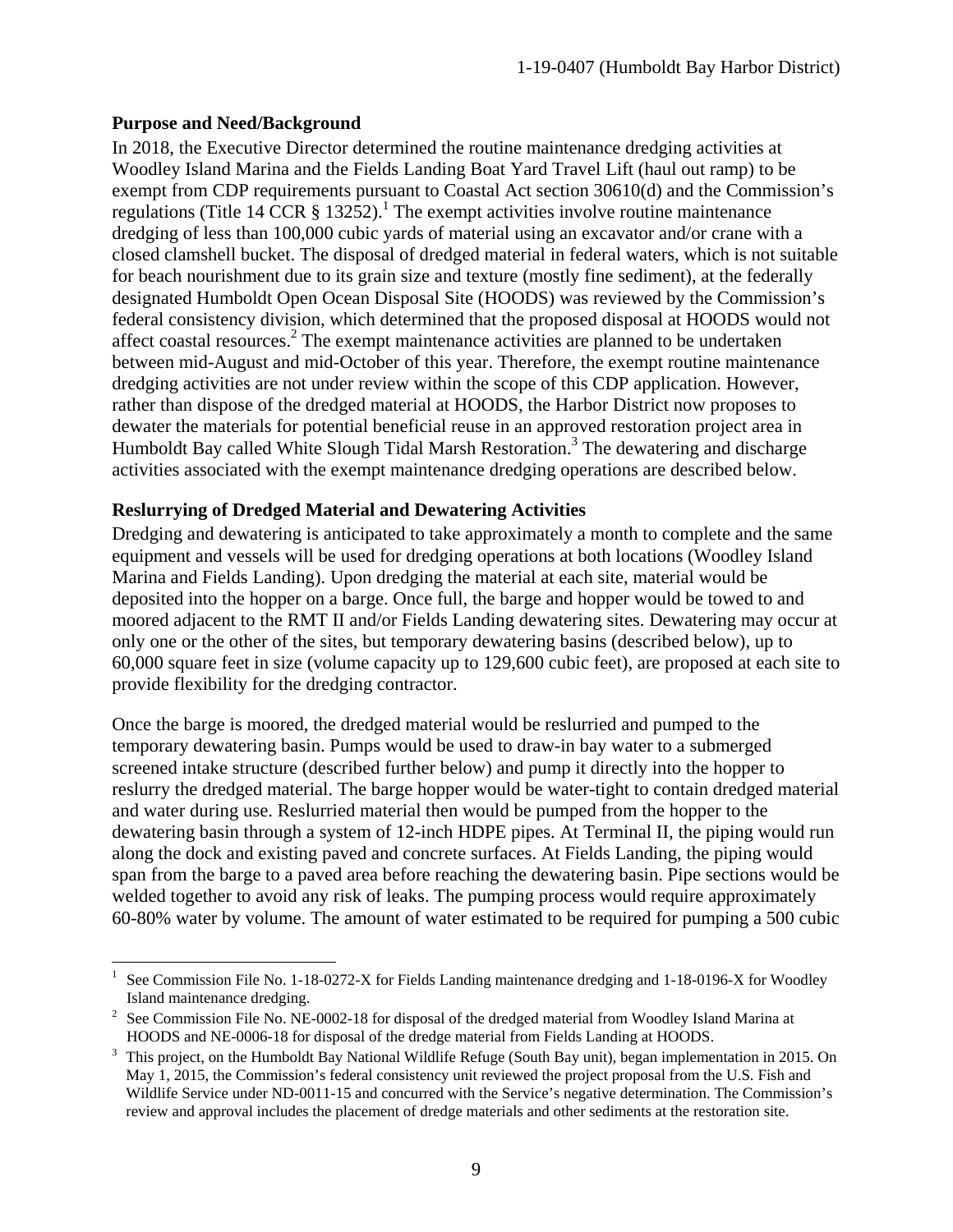yard load of dredged material from the hopper to the dewatering basin at 70% water is approximately 169,000 gallons. All bay water pumping would follow the intake screening standards described below.

In general, some debris captured in the dredged material is expected to be left in the hopper after the slurry has been pumped out. The Harbor District proposes to manually remove the debris and disposed of it at an appropriate facility based on the type of debris recovered in the process. In addition, the slurry will be run through a trash rack immediately before it enters the dewatering basins (i.e. trash racks will be placed at the outlet of the pipes delivering the dredge slurry from the hopper to the dewatering basins). Debris would be captured by trash racks, removed, and disposed of at an appropriate facility based on the type of recovered debris.

#### RMT II Site

 $\overline{a}$ 

At the RMT II site (Exhibits 1-2), the Harbor District is authorized under an existing CDP from Humboldt County<sup>4</sup> to use existing clarifiers<sup>5</sup> (settling tanks) on the property for the purpose of dewatering dredged material. Under this existing County CDP, dewatering effluent is authorized for disposal to "manhole #5," an existing drainage system that drains to the ocean through an existing outfall line. Under the subject proposed CDP application, the Harbor District proposes to discharge dewatering effluent from the clarifiers at RMT II to Humboldt Bay instead of to the ocean as currently permitted. Within 24 hours after placement of the dredged materials in the clarifies, effluent in the clarifiers is expected to achieve enough clarity to be within 20% of the background turbidity of Humboldt Bay, at which point the water would be slowly discharged from the top through a controlled opening. A temporary pipeline (6- to 12-inch HDPE) would be placed to route the water to an existing stormwater drain inlet near Humboldt Bay, with pumping as needed. Before discharging to Humboldt Bay, the water would be filtered through baffles, pipe filter socks, and/or drop inlet filters. During discharge, bay water and decant water turbidity would be monitored using a handheld turbidity meter. If discharge water turbidity exceeds bay water turbidity by 20% or more then discharging would cease. Discharge would not restart until solids within the dewatering structures have adequately settled and/or filtering methods have been adjusted in order to meet the turbidity standard. Once the water is pumped off the top of the settled dredged material, the remaining material would be allowed to further dry for a period of 5-10 days which would allow the material to firm up enough for equipment handling.

Additionally, the Harbor District proposes to construct a temporary dewatering basin at RMT II adjacent to the bay shoreline and north of the existing dock (Exhibit 3). The temporary basin would remain on site for up to one year, after which point it would be dismantled. The temporary dewatering basin would be used in addition to or in lieu of the water clarifiers described above. The temporary dewatering basin would be constructed with K-rails or similar structures supporting an impermeable liner. The edges of the liner would be held in place with soft weights such as sandbags. A controllable opening or weir would be constructed on one side of the basin. The same piping methods described above would be used to deliver dredge slurry to the basin and to pump decant water back to Humboldt Bay through an existing storm drain system. The maximum area of the temporary dewatering basin would be 60,000 square feet (volume capacity

<sup>&</sup>lt;sup>4</sup> Humboldt County CDP No. 16-049 was approved by the County on December 13, 2018.

<sup>&</sup>lt;sup>5</sup> The clarifiers historically were used for pulp mill operations on the site, which operated from approximately 1960 to 2008.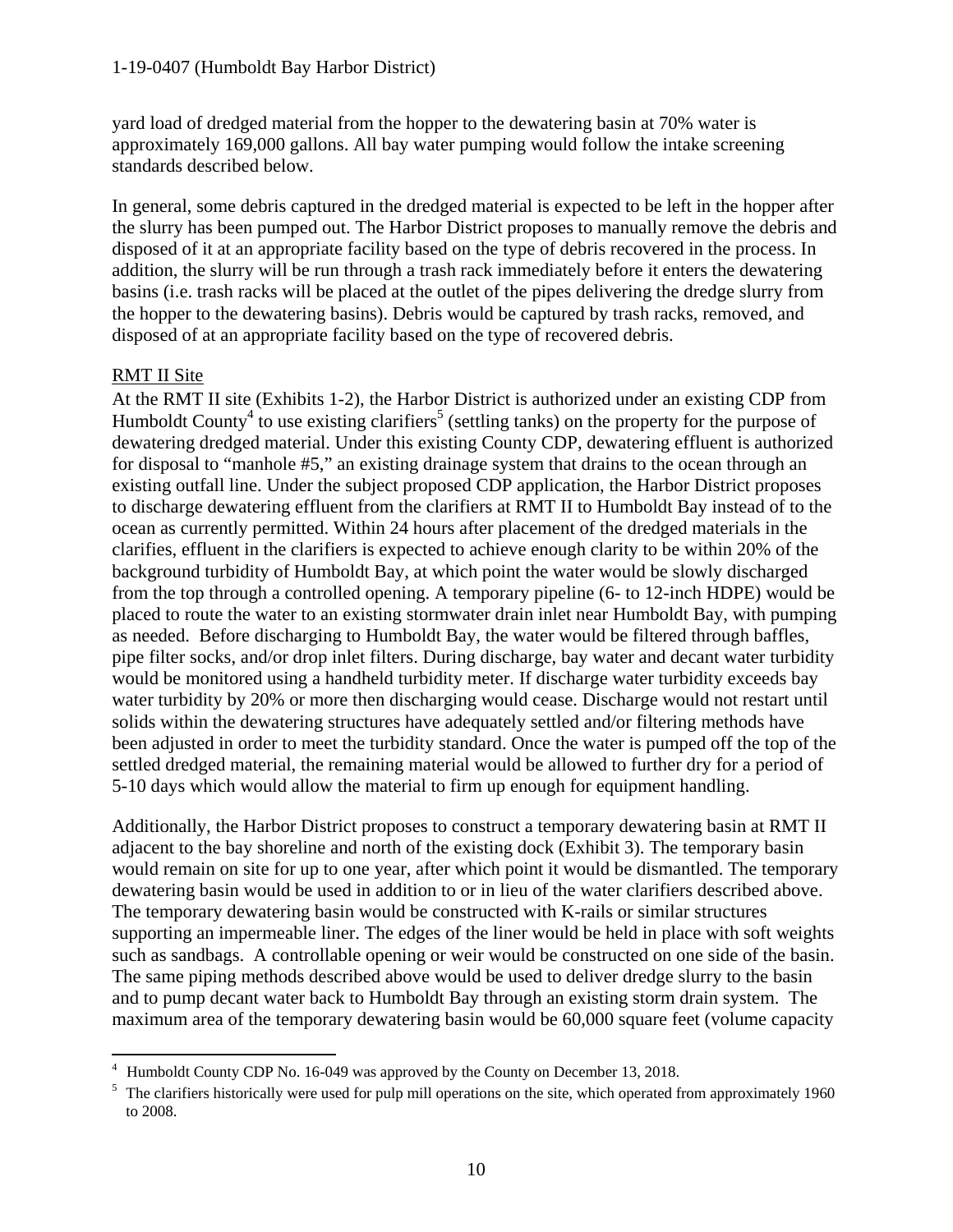$= 129,600$  cubic feet) (Exhibit 3). Discharge of dewatering effluent would be through an existing storm drainpipe (discharge process described below).

#### Fields Landing Site

At the Fields Landing site (Exhibits 1-2), dredging of the travel lift (haul out ramp) will take place from the paved upland boat yard area. Dredged material would be directly transferred to the temporary dewatering basin or transferred to a watertight container, which would relocate the material to the temporary dewatering basin. The temporary dewatering basin would be constructed as described above but would be smaller (approximately 40,000 square feet in size). The basin would be constructed on top of existing asphalt or concrete surfaces near the west side of the property [Exhibit]. Boats at Fields Landing would be relocated to other paved areas on site. The temporary basin would remain on site for up to six months, after which point it would be dismantled.

#### **Discharge to Humboldt Bay**

To estimate sediment settling times for dredged sediments, a laboratory test was conducted using Woodley Island Marina sediments suspended in 1 foot of bay water. Based on the settling test, after 24 hours particles of solid dredged material settle out and displace the majority of the water to the surface. Within 24 hours after the placement of dredged materials in temporary dewatering basins at each site, water in the dewatering basins is expected to achieve enough clarity to be within 20% of the background turbidity of Humboldt Bay (which is the standard required by the Regional Water Board), and at this point the water would be gently let off the top through a controlled opening. A temporary pipeline system, described above, would route the water to existing stormwater drains at each site.

Before discharging to Humboldt Bay at each site, the water would be filtered through baffles, pipe filter socks, and/or drop inlet filters. During discharge to Humboldt Bay, bay water and decant water turbidity would be monitored using a handheld turbidity meter and compared at the following times: (a) immediately after discharge has commenced; (b) every two hours during discharge; and (c) after any potential change to the discharge (e.g. addition of new dredged material to a dewatering basin or changed configuration of baffling). If discharge water exceeds bay water turbidity by 20% or more, then discharging would cease operation. Discharge would only recommence when the solids within the dewatering structures have adequately settled and/or filtering methods have been adjusted in order to meet the turbidity standards.

The anticipated rate of discharge at each site is 20 gallons per minute (gpm) with a velocity of 0.01 feet per second (fps), which is substantially lower than discharge volume and rate during average winter rain events. After initial dewatering, the solids in the dewatering basin would continue to settle and displace water as it compacts under its own weight. In total, approximately 135,000 gallons of water is expected to be removed per 1,000 cubic yards of sediment removal. After 5-7 days of additional settling, the material is expected to be within the moisture range low enough to handle with equipment to transport to the beneficial reuse site.

#### **Pumping and Intake Screening Standards**

All bay water pumping for dredged material reslurrying would include use of a screened intake device consisting of a 6-foot by 6-foot by 10-foot stainless steel perforated "basket" (Exhibit 4). The device would be designed to extract seawater through a tubing system connected to the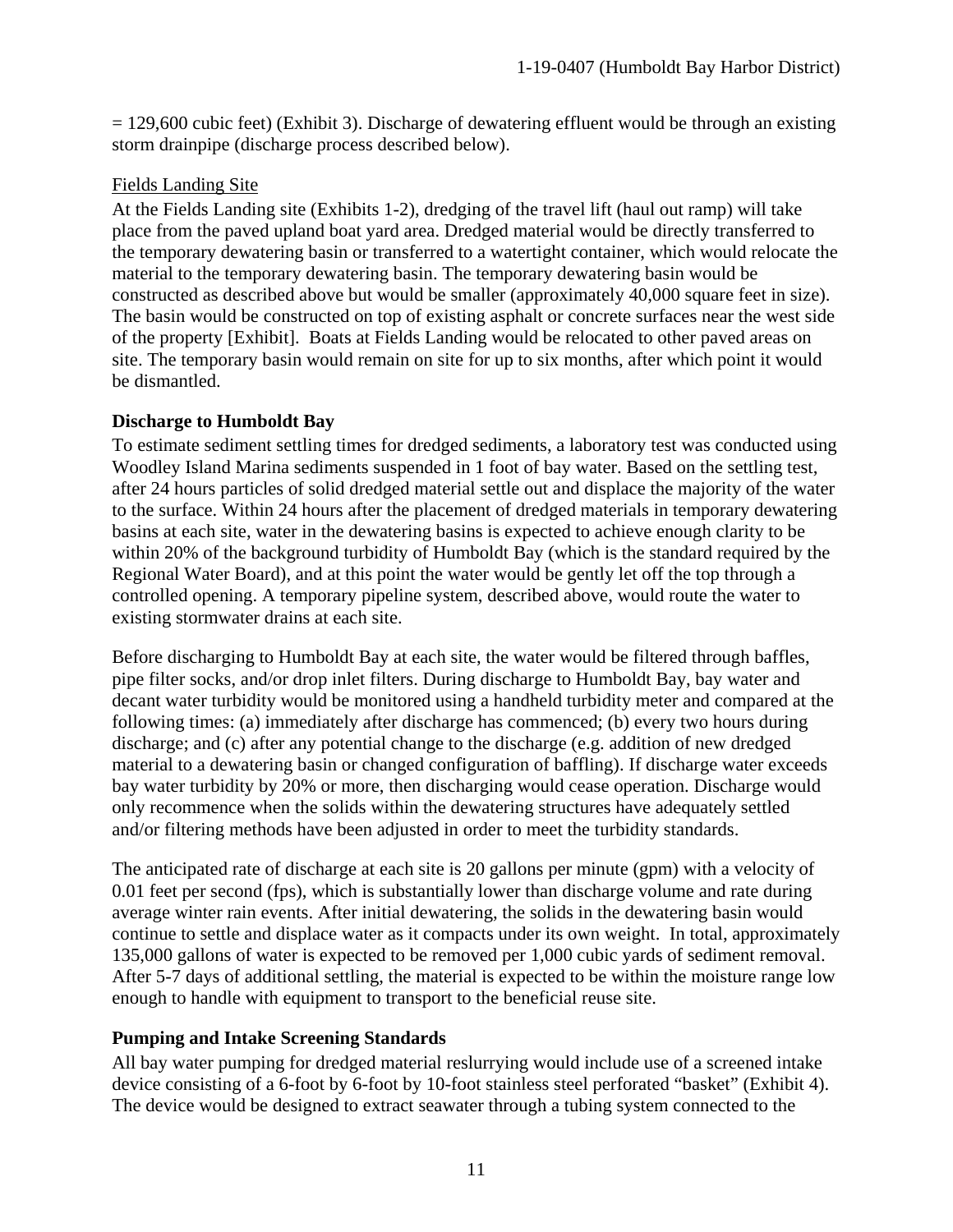#### 1-19-0407 (Humboldt Bay Harbor District)

hopper in a manner that avoids impingement and entrainment of fish. The structure would be suspended in the water from the side of the barge or from the side of the existing dock at the RMT II site. There would be at least 3 feet to 6 feet of water depth both above and below the submerged device when in operation (i.e., the device would be at least 3 to 6 feet below the surface of the water and at least 3 to 6 feet above the bay bottom when in operation). In addition, the proposed device would meet the following criteria, which are recommended by NMFS and CDFW for protection of listed fish species in the bay:

- 1. Round or square (measured diagonally) openings shall not exceed 2.38 millimeters (mm) (3/32 inches);
- 2. Slotted openings in the screen shall not exceed 1.75mm (0.0689");
- 3. Approach velocity shall not exceed 0.2 feet per second (fps) for self-cleaning screens or 0.05fps for non-self-cleaning screens; and
- 4. Overall screen porosity shall be a minimum of 27%.

The pump that would be used would draw a maximum of 1,500 gallons per minute (gpm). The device would be removed from the bay water and manually cleaned with brushes and/or water after every time that water is pumped to the hopper, which may be multiple times per day.

#### **Removal of Dewatered Dredged Material from Sites**

Pursuant to Regional Water Board Requirements, prior to dredging, material within the dredging area will be sampled using incremental sampling methodology (ISM). Sampling results will be compared to existing sampling results for the White Slough Restoration Project, which is located within the Humboldt Bay National Wildlife Refuge. The Commission approved this project through its federal consistency division in May of 2015 (Commission File No. ND-0011-15). The primary purpose of the White Slough Tidal Restoration Project, implemented by the U.S. Fish and Wildlife Service, is to restore and enhance salt marsh habitat on diked former tidelands, and to enhance existing degraded brackish and freshwater wetlands to create additional native wildlife habitat. The restoration work, which has been ongoing over the past few years and is expected to continue for several additional years, involves the placement of thousands of cubic yards of sediment material within the marsh restoration area.

If the dewatered dredged material from the temporary dewatering basins is found to be compatible with placement in the White Slough Restoration area, it would be trucked from temporary dewatering basins to the approved site. If the material is determined to be incompatible with placement at White Slough, the Harbor District proposes to dispose of the material only at an approved location capable of receiving the material. The Commission approval of the White Slough Restoration Project through its federal consistency division in May of 2015 included the approval of placement of soils and dredged material in the restoration area from a variety of sources. Therefore, the dredged material disposal at White Slough is not being reviewed under the scope of this CDP application. However, if the dewatered material were to be targeted for disposal or beneficial reuse at a site in the coastal zone other than White Slough, additional CDP authorization from the Commission may be required.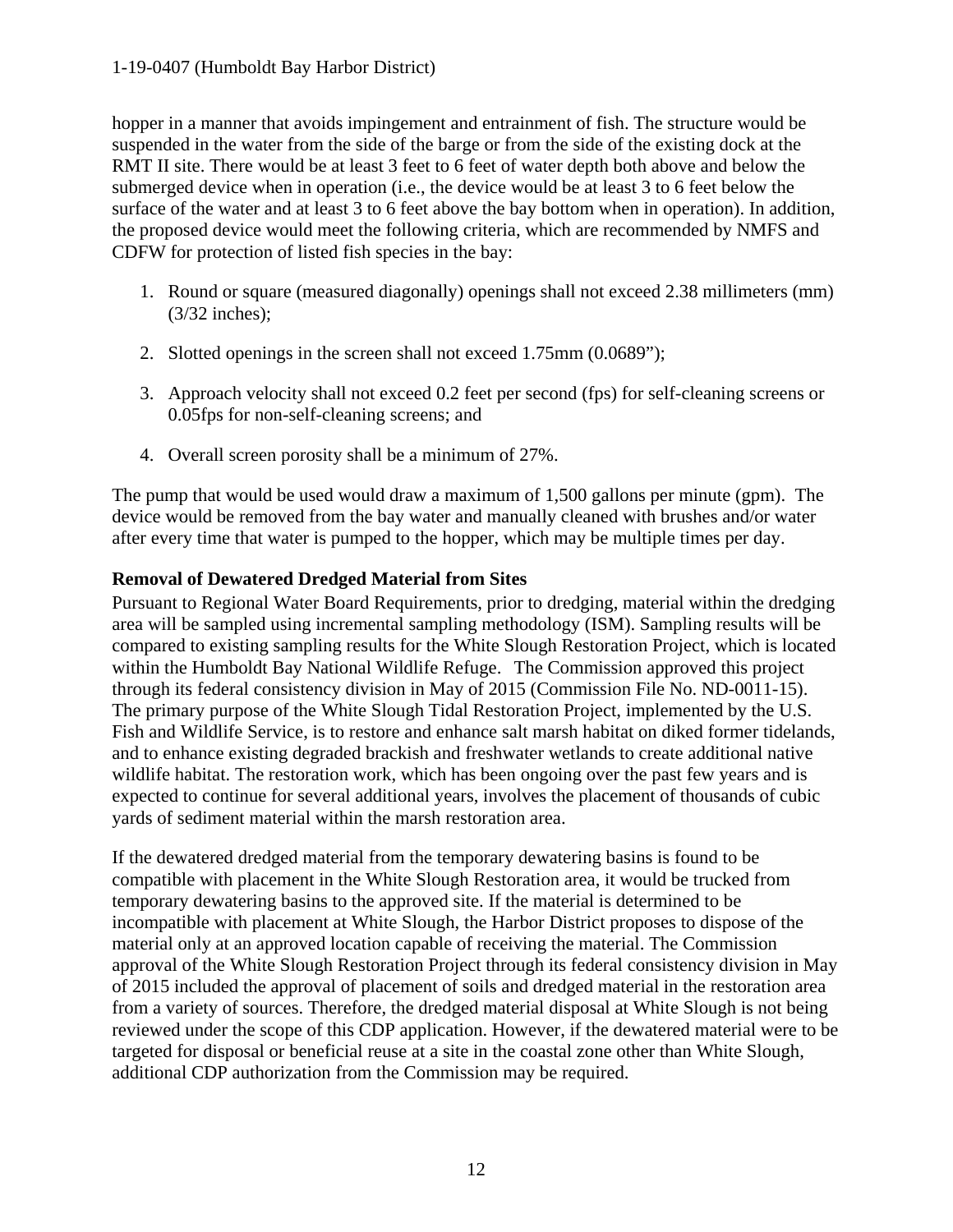## <span id="page-12-0"></span>**B. ENVIRONMENTAL SETTING**

The Fields Landing Boat Yard is approximately 33 acres and is located on the east side of Humboldt Bay in the unincorporated community of Fields Landing approximately 6.6 miles south of Eureka (APN 307-101-002). The subject site is a secured boat yard that is owned and operated by the Harbor District. The property is locally planned and zoned for coastal dependent industrial uses under the Humboldt County LCP. The facility site consists of boat storage areas; a boat cleaning and maintenance work yard; boat launch; rest rooms; a covered boat repair shop; office, and store; storage area for the boat lift; and a dock. Vessels may be hauled out of the water and moved via the mobile boat lifting hoist (150-ton capacity). This secure facility is fenced and has 24-hour surveillance. A floating dock is secured to the outside (east) of the three existing pilings that extend towards the federal channel off the end of the eastern dock finger. The dock is used when multiple vessels are launched to perform vessel checks post-launching, and prior to heading out to sea. The floating concrete dock is approximately 5 feet wide and 24 feet long (in 8' sections). A gangway is installed to provide access from the pier to the floating dock.

The facility operates under an approved stormwater pollution prevention plan from the North Coast Regional Water Quality Control Board. The facility has one industrial drainage area, which is almost entirely paved. The industrial area at the site flows to a drainage inlet in the eastern portion of the site.

Redwood Marine Terminal II (RMT II) is approximately 68.49 acres and is located in Humboldt County on the Samoa Peninsula approximately 5 miles east of Eureka (APN 401-112-021). The Harbor District acquired the former pulp mill site in 2013. The site, RMT II, is designated and zoned for coastal-dependent industrial use and had significant historic usage from the time it was constructed in the 1960s until approximately 2008 when the pulp mill closed permanently. Existing site infrastructure including industrial equipment, laboratories, warehouses, offices, site roadways, and water/wastewater infrastructure was originally developed during this time to support site activities and employees.

This industrial site has been in operation on the Samoa Peninsula for over 50 years. In December 2015, the County approved a  $CDP<sup>6</sup>$  for site infrastructure improvements, which allowed for necessary maintenance of existing infrastructure. The Harbor District received new market tax credits to make existing renovations including: new roofing, building siding and access doors, water and fire suppression upgrades, electrical upgrades including substation and energy efficiency retrofits, and upgraded security fencing. Additionally, recently implemented upgrades include: installation of fiber optic cables, electrical repairs/upgrades to site buildings, installation of a 730 Kwh rooftop solar array, and site drainage improvements. In sum, the Harbor District has also made significant investment in the adjacent dock facilities. Existing operations on RMT II include aquaculture, sea salt production, and various interim uses.

## <span id="page-12-1"></span>**C. STANDARD OF REVIEW**

The proposed project is located in the Commission's retained jurisdiction. The County of Humboldt has a certified local coastal program (LCP), but the site is within an area shown on State Lands Commission maps over which the state retains a public trust interest. Therefore, the

 $\overline{a}$ <sup>6</sup> Humboldt County CDP No. 15-043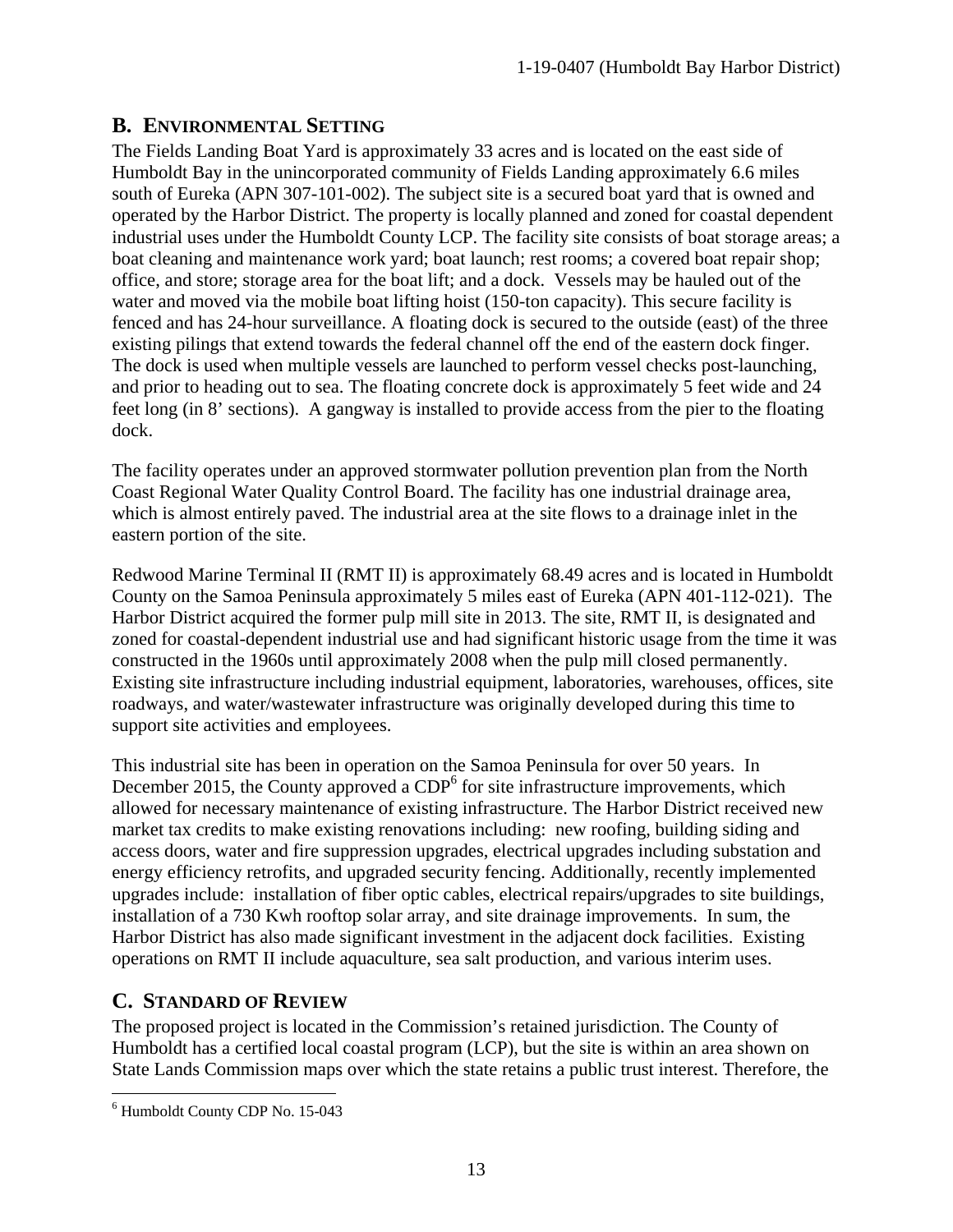standard of review that the Commission must apply to the project is the Chapter 3 policies of the Coastal Act.

## <span id="page-13-0"></span>**D. OTHER AGENCY APPROVALS**

**Humboldt Bay Harbor, Recreation, and Conservation District.** The Harbor District was created by the State Legislature in 1970 to oversee development of the harbors and ports of Humboldt County for the benefit of the people. The Harbor District has permit jurisdiction over all tidelands and submerged lands within Humboldt Bay and administers sovereign tidelands and submerged lands over most of Humboldt Bay pursuant to a legislative grant. The Harbor District approved Administrative Permit Amendments for maintenance dredging at Woodley Island (No. A-2018-02 Amendment #1) and Fields Landing (No. A-2018-03 Amendment #1) on July 10, 2019.

**North Coast Regional Water Quality Control Board.** The Regional Board requires a water quality certification (WQC) for projects involving dredging and/or filling activities under Section 401 of the Clean Water Act. The Harbor District has coordinated with the Regional Board and obtained permit(s) for the proposed project (Water Quality Permit No. 1B180035WNHU issued July 11, 2019).

**U.S. Army Corps of Engineers.** The Corps may have regulatory authority over the proposed project under Section 10 of the Rivers and Harbors Act of 1899 (33 U.S.C. 1344) and/or Section 404 of the Clean Water Act. Section 10 of the Rivers and Harbors Act regulates structures or work in navigable waters of the United States. Section 404 of the Clean Water Act regulates fill or discharge of materials into waters and ocean waters. **Special Condition 1** is attached to require that the Harbor District obtain any necessary approvals from the Corps for the proposed project.

**National Marine Fisheries Service.** Through its consultation with the Corps, NMFS published a letter of concurrence for the proposed project on July 17, 2019. NMFS concludes that the project as proposed (with proposed implementation and minimization measures) will not result in significant adverse effects to listed species, including salmon, steelhead, green sturgeon, or eelgrass (which is classified as essential fish habitat).

**California Department of Fish & Wildlife.** CDFW, in its administration of the California Endangered Species Act (CESA), requires an Incidental Take Permit (ITP) for "take" of listed species incidental to otherwise lawful development projects. If the seawater diversion proposed under this CDP application is implemented as proposed consistent with CDFW guidelines for intake screening, CDFW staff has informed Commission staff that CDFW will not require an ITP for the project, because the project is expected to avoid incidental take of CESA-listed coho salmon and longfin smelt, as discussed in the following section.

# <span id="page-13-1"></span>**E. PROTECTION OF COASTAL WATERS**

Section 30230 of the Coastal Act states the following:

*Marine resources shall be maintained, enhanced, and where feasible, restored. Special protection shall be given to areas and species of special biological or*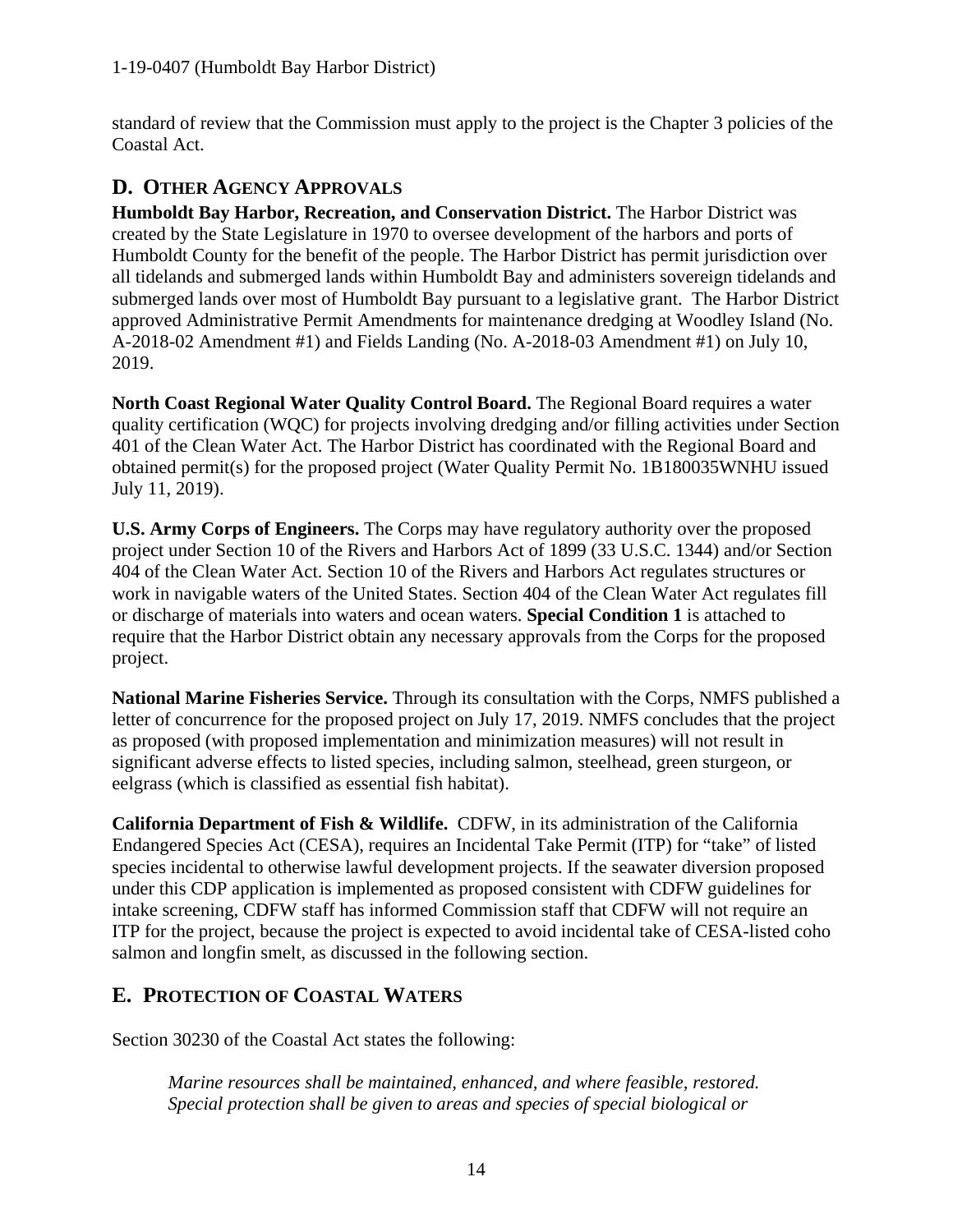*economic significance. Uses of the marine environment shall be carried out in a manner that will sustain the biological productivity of coastal waters and that will maintain healthy populations of all species of marine organisms adequate for long-term commercial, recreational, scientific, and educational purposes.* 

#### Section 30231of the Coastal Act states the following:

*The biological productivity and the quality of coastal waters, streams, wetlands, estuaries, and lakes appropriate to maintain optimum populations of marine organisms and for the protection of human health shall be maintained and, where feasible, restored through, among other means, minimizing adverse effects of waste water discharges and entrainment, controlling runoff, preventing depletion of ground water supplies and substantial interference with surface water flow, encouraging waste water reclamation, maintaining natural vegetation buffer areas that protect riparian habitats, and minimizing alteration of natural streams.* 

#### Section 30233(b) of the Coastal Act states the following:

*Dredging and spoils disposal shall be planned and carried out to avoid significant disruption to marine and wildlife habitats and water circulation. Dredge spoils suitable for beach replenishment should be transported for these purposes to appropriate beaches or into suitable longshore current systems.*

The project has the potential to impact marine resources and the biological productivity and quality of coastal waters in several ways. First, the proposed diversion of seawater for the reslurrying operations could impact various species of sensitive fish that have the potential to inhabit the project area waters. Second, the proposed discharge of decant water back into Humboldt Bay following dewatering of dredged material potentially could impact water quality as well as offshore eelgrass, which is classified by the National Marine Fisheries Service as "essential fish habitat" and considered a species of special biological significance due to its importance as foraging and spawning habitat for numerous marine organisms and seabirds. Third, the improper handling and disposal of dredged material could result in water quality impacts. Each of these potential impacts and appropriate mitigation measures to protect and maintain marine resources and water quality is discussed below

#### **Potential diversion impacts and mitigation measures**

The proposed diversion of seawater for the reslurrying operations has the potential to adversely affect marine resources and the biological productivity of coastal waters in Humboldt Bay by potentially causing adverse impacts to various species of sensitive fish that have the potential to inhabit the project area waters. Three species of salmonids, including the Southern Oregon/Northern California Coasts Evolutionarily Significant Unit (ESU) of coho salmon (*Oncorhynchus kisutch*), California Coastal ESU Chinook salmon (*O. tshawytscha*), and Northern California ESU steelhead (*O. mykiss*), are present in Humboldt Bay both as adults during their migration from the sea into spawning rivers in the fall and winter and as juveniles as they move downstream into the ocean in the spring and early summer. All three salmon species are listed as threatened under the federal ESA (coho also is listed as threatened under the California ESA). Longfin smelt (*Spirinchus thaleichthys*), listed as a threatened species under the California ESA, and generally spawns in freshwater and moves downstream to estuarine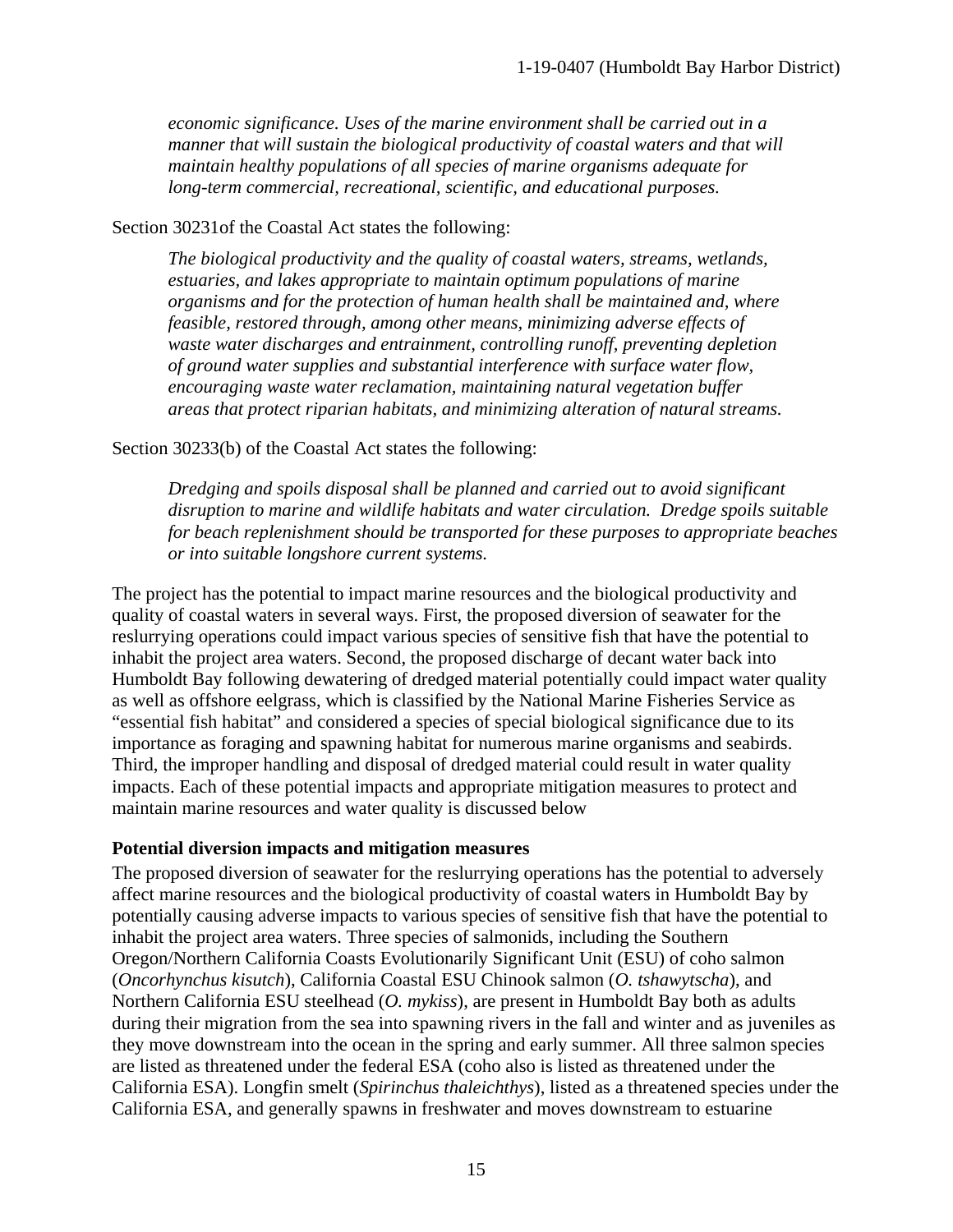#### 1-19-0407 (Humboldt Bay Harbor District)

conditions to grow, including within Humboldt Bay waters. Once among the most abundant fish species in Humboldt Bay, present in larval, juvenile, and adult life stages, longfin smelt were considered to be possibly extinct there by  $1996<sup>7</sup>$ . In recent years, however, longfin smelt have again been observed in Humboldt Bay and are thought to be present year-round.<sup>8</sup>

The removal of seawater through intake structures is known to result in the impingement and entrainment of marine life. The type and quantity of marine life that may be adversely affected in this way is related to the size and velocity of the intake structures. Larger, high-velocity structures can cause the impingement and entrainment of larger organisms that can include adult fish, while smaller low-velocity structures can typically only impinge and entrain smaller larval and juvenile organisms. While impingement (capture of fish and marine organisms against an intake screen due to suction) can often result in the injury or mortality of the affected organism, adverse effects of entrainment (capture of fish and marine organisms in the intake stream) vary based on the type of intake system (configuration of pipes, pressure changes, temperatures) and ultimate use of the entrained water.

As discussed above, the Harbor District has proposed various measures to minimize the potential for fish impingement and entrainment impacts. These include: (1) restricting the work window to the period of July 1 to October 15 to minimize effects to listed species; (2) designing the intake device to meet certain flow rate and screening standards for fish protection, including (a) ensuring that the device will be suspended in the water from the side of the barge or from the side of the existing dock at the RMT II site with at least 3 feet to 6 feet of water depth both above and below the submerged device when in operation; (b) using screening with round or square (measured diagonally) openings that do not exceed 2.38 millimeters (mm) (3/32 inches), and slotted openings shall not exceed 1.75mm (0.0689"); (c) ensuring that approach velocity at the intake ports shall not exceed 0.2 feet per second (fps) for self-cleaning screens or 0.05fps for non-self-cleaning screens; (d) maintaining a minimum overall screen porosity of 27%; and (e) if using a non-self-cleaning screen, ensuring that the device will be removed from the bay water and manually cleaned with brushes and/or water after every time that water is pumped to the hopper, which may be multiple times per day.

CDF&W staff has reviewed the proposed measures to minimize fish impingement and entrainment, and has informed Commission staff that the project is expected to avoid incidental take of coho salmon and longfin smelt.

In addition, the Harbor District has proposed to implement the project in accordance with various operational best management practices (BMPs) that will further protect listed fish species and water quality. These include, various water quality BMPs and also restricting the work window to the period of July  $1<sup>st</sup>$  to October  $15<sup>th</sup>$  when listed salmonids are not typically migrating through the area.

The Commission attaches **Special Conditions 2 and 3** to require that the Harbor District undertake the project in accordance with all proposed protective measures and BMPs described

 $\overline{a}$ 

 $^7$  Eldridge and Bryan 1972; U.S. Fish and Wildlife Service 1996.  $^8$  Pinnix et al. 2005.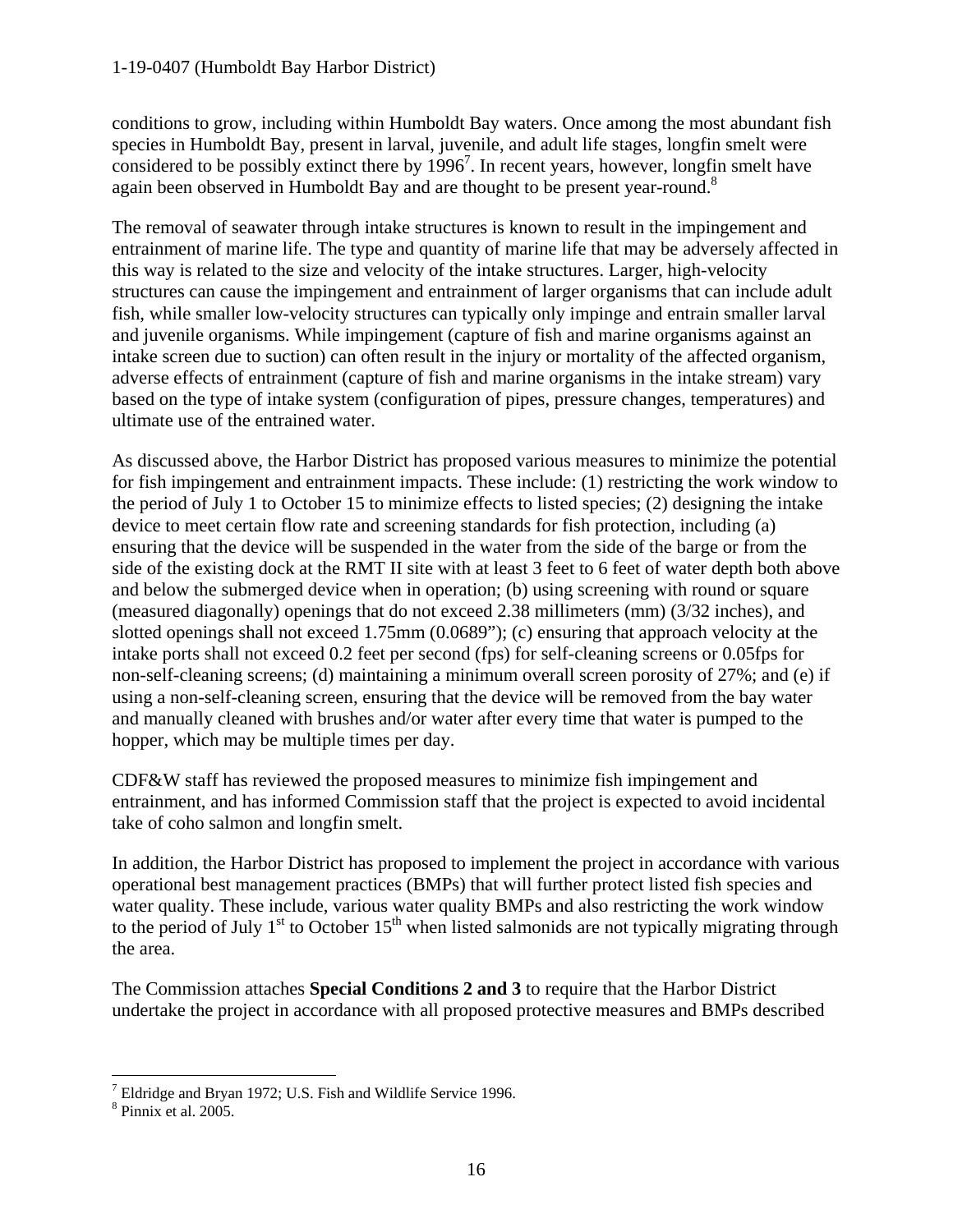in the project description and summarized above to protect marine resources, biological productivity, and the quality of coastal waters consistent with Sections 30230 and 30231.

#### **Potential water quality discharge impacts and mitigation measures**

The proposed discharge of decant water back into Humboldt Bay following dewatering of dredged material potentially could impact water quality as well as offshore eelgrass, which is classified by the National Marine Fisheries Service as "essential fish habitat" and considered a species of special biological significance due to its importance as foraging and spawning habitat for numerous marine organisms and seabirds. Eelgrass beds occur directly offshore from both RMT II and Fields Landing. Eelgrass impacts could occur either as a result of elevated turbidity levels around the discharge points during discharge of the decant water or as a result of scour from high-velocity discharge. The project also could result in water quality impacts through uncontrolled spills of equipment fluids or uncontained dredge slurry during transport of slurry material along temporary pipelines.

As discussed, the proposed dewatering operations will result in decant water being piped through temporary pipelines to existing stormwater discharge points – one in Fields Landing and one at RMT II. During typical rain events, stormwater discharge flows through these stormwater drains into Humboldt Bay. During normal heavy rains each winter, the volume of stormwater discharge and rate at which it flows through the stormwater drains into Humboldt Bay is much higher than the proposed maximum volume and rate of discharge under this CDP application (approximately 20 gallons per minute at a velocity of 0.01 feet per second). To ensure that the volume and rate of discharge do not result in unacceptable turbidity levels or scour, the Harbor District has proposed to monitor turbidity at discharge points to ensure that turbidity levels are not elevated by more than 20 percent relative to ambient levels (20% is the standard required by the North Coast Regional Water Quality Control Board). Turbidity is proposed to be monitored (a) immediately before discharge begins; (b) every two hours during discharge; and (c) after any potential change to the discharge (e.g., addition of new dredged material to a dewatering unit or changed configuration of baffling). The Commission attaches **Special Condition 2-ix** to require the turbidity monitoring as proposed.

In addition, the Harbor District has proposed several additional operational measures to further protect water quality throughout the course of the proposed work. These include, but are not limited to, the following: (1) vegetable-based or biodegradable hydraulic fluids shall be used, if possible, in equipment operating over water or without secondary containment; (2) equipment shall be inspected and serviced prior to mobilization and throughout the project operations, and leaks shall be repaired immediately when discovered; (3) spill kits shall be maintained on the barge and dock; (4) temporary dewatering basins shall be constructed with an impermeable liner, and the perimeter of the liner shall be secured to minimize the potential for uncontrolled discharge of polluted dredge slurry; (5) trash racks shall be placed at the outlet of pipes delivering dredge slurry from the hopper to dewatering basins to be captured, removed, and disposed of at an appropriate facility based on the type of recovered debris; (6) all temporary pipes used to transport dredge slurry material between the hopper barge and dewatering basins and between basins and discharge points for decant effluent shall be welded together to avoid any risk of leaks; and (7) the discharge sites, a liner and sandbags shall be used to direct flow to the bay and waddles shall be used for filtering out sediments. These proposed measures are required by **Special Conditions 2** to ensure that the Harbor District undertakes the project in a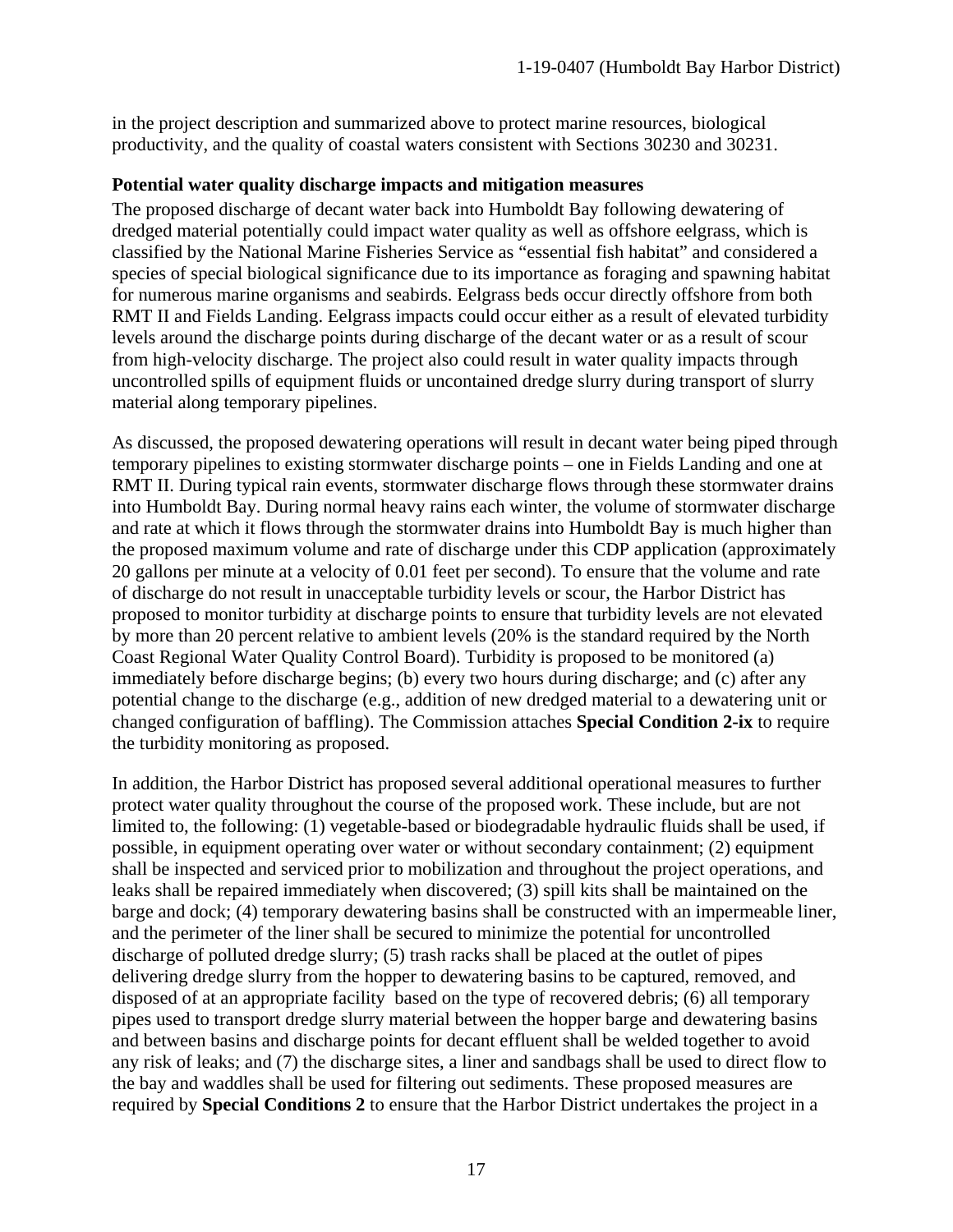manner that will protect marine resources and the water quality consistent with Sections 30230 and 30231.

#### **Potential spoils handling and disposal impacts and mitigation measures**

As previously discussed, the scope of this CDP application does not include the dredging aspects of the project, since the planned routine maintenance dredging was determined to be exempt from CDP requirements under Coastal Act section 30610(d) and the Commission's regulations (Title 14 CCR § 13252). However, this application includes the upland dewatering of the dredged material for its potential beneficial reuse in an existing permitted restoration project on the Humboldt Bay National Wildlife Refuge. As discussed above, the Harbor District will sample the dredged material pursuant to the Regional Water Board-approved incremental sampling methodology (ISM) and compare the results with previous sediment sampling results taken at the White Slough Restoration Project site. If the material constituent levels are determined to be equivalent to or lower than the levels at the receiving restoration site, the dewatered dredged material will be transported from RMT II and Fields Landing to the restoration site by truck for beneficial reuse. In the past, sediment material sampled from Woodley Island Marina and from Fisherman's Channel in King Salmon have been approved by the Regional Water Board for beneficial reuse at White Slough. The Commission's federal consistency division approved the placement of suitable dredged material and other sediments at the White Slough Restoration Project site in 2015 (Commission File No. ND-0011-15). Thus, while the Harbor District plans to beneficially reuse the sediment in this manner, the scope of this CDP application does not include the placement of the material at White Slough as planned by the Harbor District.

Nevertheless, Section 30233(b) of the Coastal Act requires that dredging and spoils disposal be planned and carried out to avoid significant disruption to marine and wildlife habitats and water circulation. The section also requires that dredge spoils suitable for beach replenishment should be transported for these purposes to appropriate beaches or into suitable longshore current systems. Therefore, the Commission must ensure that the handling and disposal of dredged material that are being reviewed under the scope of this CDP application are carried out to avoid significant disruption to habitats.

While some of the material that is dredged from Humboldt Bay during routine maintenance dredging operations is suitable for beach nourishment purposes, such as the material that is annually dredged by the Army Corps of Engineers from the bay entrance area, the materials that are dredged during routine maintenance dredging from the docks and marinas in the interior portions of the bay, such as Woodley Island Marina and Fields Landing, are not suitable for beach replenishment (incompatible grain size and texture). The material has, however, been found in the past to be compatible with the planned receiving site (White Slough).

As previously discussed, the Harbor District has proposed various measures to protect water quality during operational handling of the dredged material including constructing temporary dewatering basins with a secured impermeable liner; welding pipes together in temporary pipelines used to transport dredge slurry material between the hopper barge and dewatering basins and between basins and discharge points for decant effluent; and using trash racks to recover any dredged debris prior to transport to dewatering basins and properly disposing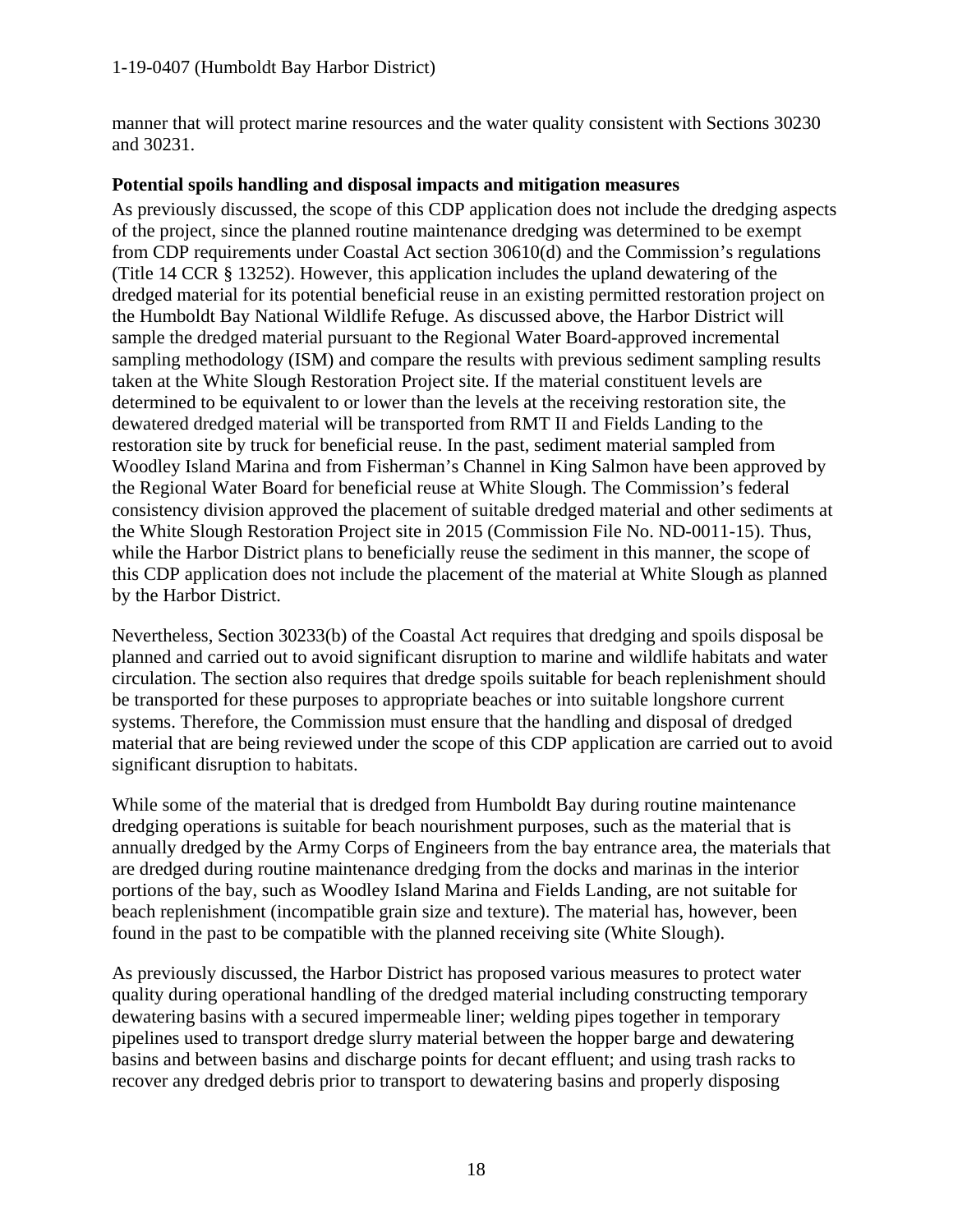recovered debris. These proposed measures, among other water quality protection measures, are required to be implemented by **Special Condition 2**.

Finally, the project application states that if the material is determined from test results to be incompatible with placement at White Slough as determined by the Regional Water Board, the Harbor District proposes to dispose of the material only at an approved location capable of receiving the material. This requirement is included in Special Condition 2. However, if the dredged material ultimately is not to be disposed of at White Slough, the Commission must ensure that the handling and disposal of dredged material is appropriately carried out to avoid significant disruption to habitats. Therefore, the Commission attaches **Special Condition 4**. This condition requires the applicant to submit a dredged material disposal plan for review and approval.

Therefore, the project, as proposed and conditioned, will be carried out in a manner in which marine resources are maintained, species of special biological significance are given special protection, the biological productivity of coastal waters is sustained, and healthy populations of all species of marine organisms will be maintained. Additionally, the project, as conditioned, will maintain the biological productivity of coastal waters and estuarine habitats appropriate to maintain optimum populations of marine organisms.

## <span id="page-18-0"></span>**F. PRIORITY OF COMMERCIAL FISHING AND CDI USES**

Section 30234 of the Coastal Act states, in applicable part:

*Facilities serving the commercial fishing and recreational boating industries shall be protected and, where feasible, upgraded. Existing commercial fishing and recreational boating harbor space shall not be reduced unless the demand for those facilities no longer exists or adequate substitute space has been provided…* 

Section 30234.5 of the Coastal Act states:

*The economic, commercial, and recreational importance of fishing activities shall be recognized and protected.*

Section 30255 of the Coastal Act states, in applicable part:

*Coastal-dependent uses shall have priority over other developments on or near the shoreline…When appropriate, coastal-related developments should be accommodated within reasonable proximity to the coastal-dependent uses they support.* 

Section 30701(b) of the Coastal Acts states:

*Existing ports, including the Humboldt Bay Harbor, Recreation, and Conservation District, shall be encouraged to modernize and construct necessary facilities within their boundaries in order to minimize or eliminate the necessity for future dredging and filling to create new ports in areas of the state.*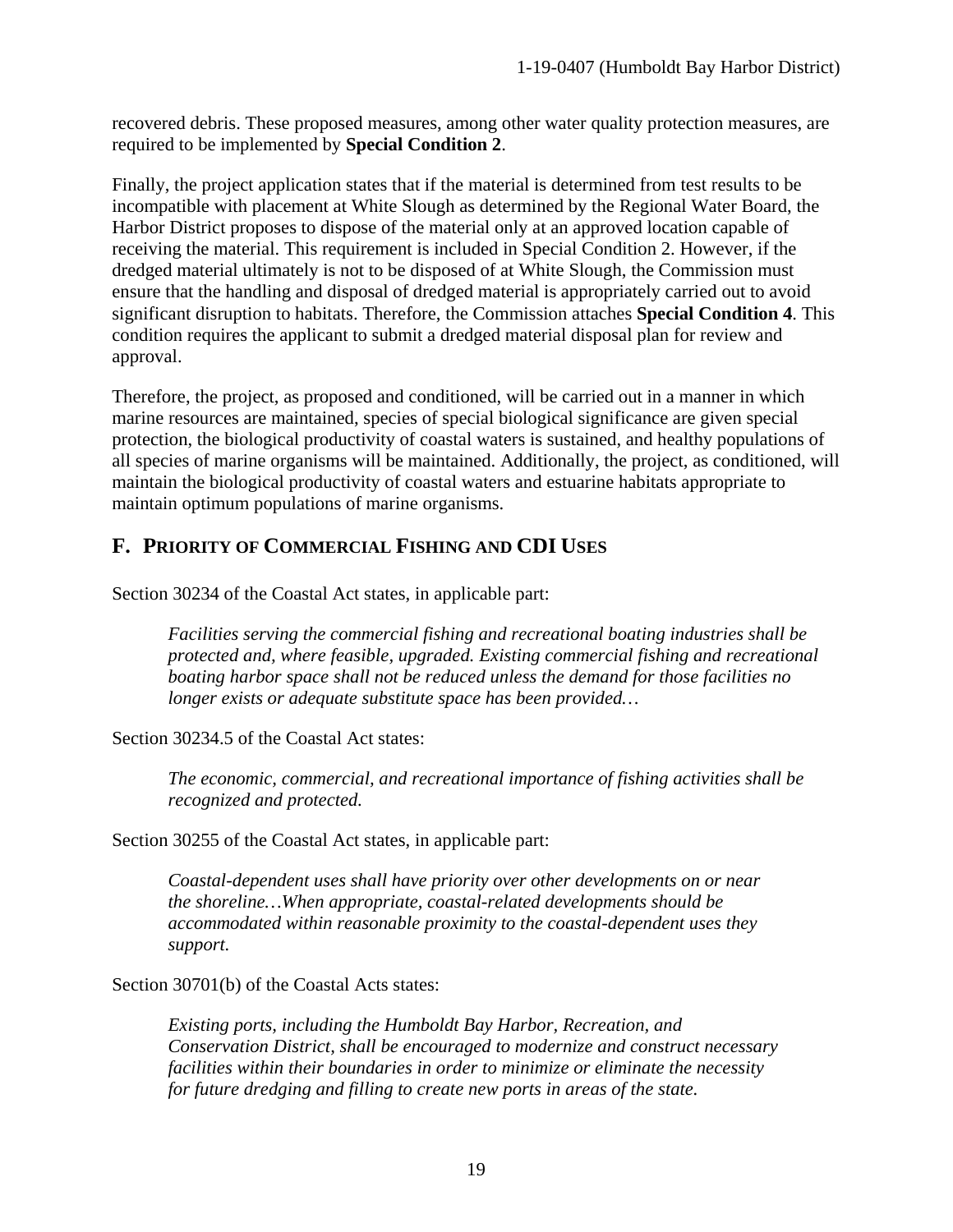#### 1-19-0407 (Humboldt Bay Harbor District)

The Coastal Act prioritizes protection of certain priority uses over other competing uses without priority. The Coastal Act provides that coastal-dependent developments, including coastalrelated developments and coastal recreation uses, shall have priority over other developments on or near the shoreline. Generally, these priority land uses include uses that by their nature must be located on the coast to function, such as ports and commercial fishing facilities, and uses that encourage the public's use of the coast, such as various kinds of visitor-serving recreational facilities. Coastal-dependent industrial facilities are encouraged to locate or expand within existing sites, and CDI is given priority over visitor-serving commercial recreational facilities that enhance public opportunities for coastal recreation. When appropriate, coastal-related developments should be accommodated within reasonable proximity to the coastal-dependent uses they support. Coastal-related developments may include facilities that support commercial fishing and aquaculture (e.g., storage and work areas, berthing and fish receiving, areas for fish processing for human consumption, and aquaculture support facilities).

The Coastal Act, as cited above, recognizes the Port of Humboldt Bay as one of the state's primary economic and coastal resources and an essential element of the national maritime industry. The dredging and beneficial reuse of dredge spoils will only serve to further the CDI potential and priority of Humboldt Bay and the Harbor District.

Existing operations at RMT II include aquaculture, sea salt production, and various interim uses. It is undisputed that the aquaculture and sea salt production are uses that require a site on, or adjacent to, the sea to be able to function at all. The various interim uses are not coastaldependent and are not analyzed as such.

Existing operations at Fields Landing Boat Yard consists of boat storage areas; a boat cleaning and maintenance work yard; boat launch; covered boat repair shop; storage area for the boat lift; and a dock. The existing uses at Fields Landing are coastal-dependent, and it is important that any disruption of existing CDI uses be minimized.

The proposed project will avoid significant disruption of existing uses. For example, existing uses at RMT II will not be disrupted, because there is ample vacant land for the existing and new coastal-dependent uses. Aside from the proposed temporary dewatering basin, the infrastructure and facilities are on hand. Additionally, any conceivable impacts would be short-term due to the proposed duration of the project. The temporary dewatering basin at RMT II is proposed to remain for only one year. Similarly, the duration of the use of the temporary dewatering basin at Fields Landing is proposed to be only 6 months. Fields Landing also can accommodate the temporary dewatering basin because the Harbor District can move the boats on site and the repair work can continue uninterrupted. Finally, **Special Condition 5** requires the permittee to obtain a permit amendment if the temporary dewatering basins will be retained longer than currently proposed.

Therefore, the Commission finds that the project as proposed does not diminish the prioritization of coastal-dependent uses, consistent with Coastal Act section 30255.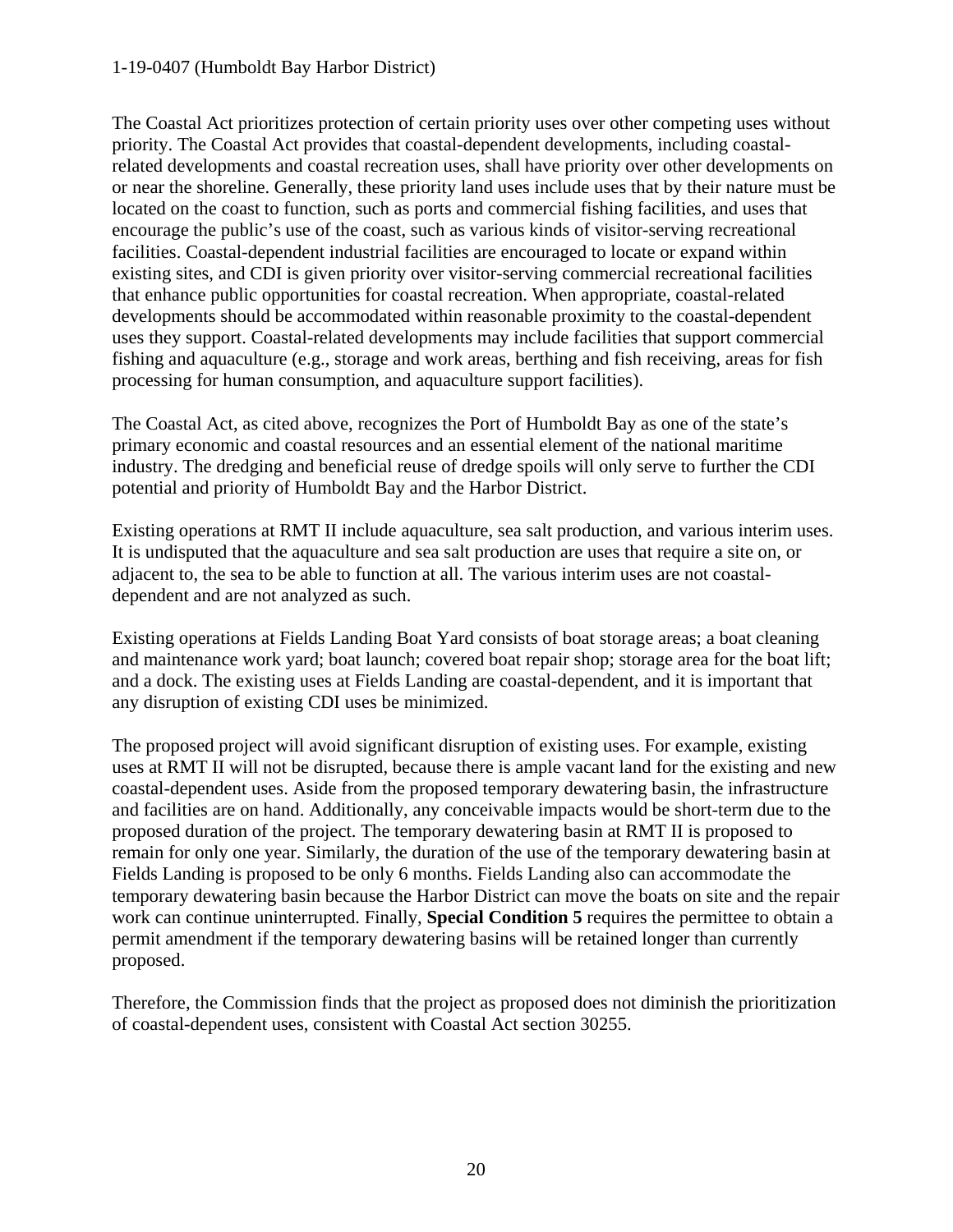## <span id="page-20-0"></span>**G. PUBLIC ACCESS AND RECREATION**

Section 30210 of the Coastal Act requires that maximum public access shall be provided consistent with public safety needs and the need to protect natural resource areas from overuse. Section 30212 of the Coastal Act requires that access from the nearest public roadway to the shoreline be provided in new development projects except where it is inconsistent with public safety, military security, or protection of fragile coastal resources, or adequate access exists nearby. Section 30211 requires that development not interfere with the public's right to access gained by use or legislative authorization. Section 30214 of the Coastal Act provides that the public access policies of the Coastal Act shall be implemented in a manner that takes into account the capacity of the site and the fragility of natural resources in the area. In applying Sections 30210, 30211, 30212, and 30214, the Commission also is limited by the need to show that any denial of a permit application based on these sections, or any decision to grant a permit subject to special conditions requiring public access, is necessary to avoid or offset a project's adverse impact on existing or potential access.

As noted previously, the project sites are located on industrial sites on Humboldt Bay. The project sites do not currently support public access. The proposed project will not block access along the shoreline and will not increase the demand for public access. Therefore, the Executive Director finds that the proposed project will not adversely affect public access and the project as proposed without new public access is consistent with the requirements of Coastal Act Sections 30210, 30211, 30212, and 30214.

## <span id="page-20-1"></span>**H. CALIFORNIA ENVIRONMENTAL QUALITY ACT (CEQA)**

The Harbor District is the lead agency for the project under CEQA and determined that the project is exempt from CEQA pursuant to a Class 4 categorical exemption, which exempts minor public or private alterations in the condition of land, water, and/or vegetation which do not remove healthy, mature, scenic trees (See §15304. Minor Alterations to Land). This includes minor temporary use of land having negligible or no permanent effects on the environment and maintenance dredging (§15034(e) and (g)).

Section 13096 of the Commission's administrative regulations requires Commission approval of Coastal Development Permit applications to be supported by a finding showing the application, as modified by any conditions of approval, to be consistent with any applicable requirements of the California Environmental Quality Act (CEQA). Section 21080.5(d)(2)(A) of CEQA prohibits a proposed development from being approved if there are feasible alternatives or feasible mitigation measures available which would substantially lessen any significant adverse effect which the activity may have on the environment.

The Executive Director incorporates his findings on conformity with the Chapter 3 policies of the Coastal Act at this point as if set forth in full. These findings address and respond to all public comments regarding potential significant adverse environmental effects of the project that were received prior to preparation of the staff report. As discussed above, the development has been conditioned to be found consistent with the policies of the Coastal Act. Mitigation measures, which will minimize all adverse environmental impacts, have been required as permit special conditions. As conditioned, there are no feasible alternatives or feasible mitigation measures available, beyond those required, which would substantially lessen any significant adverse